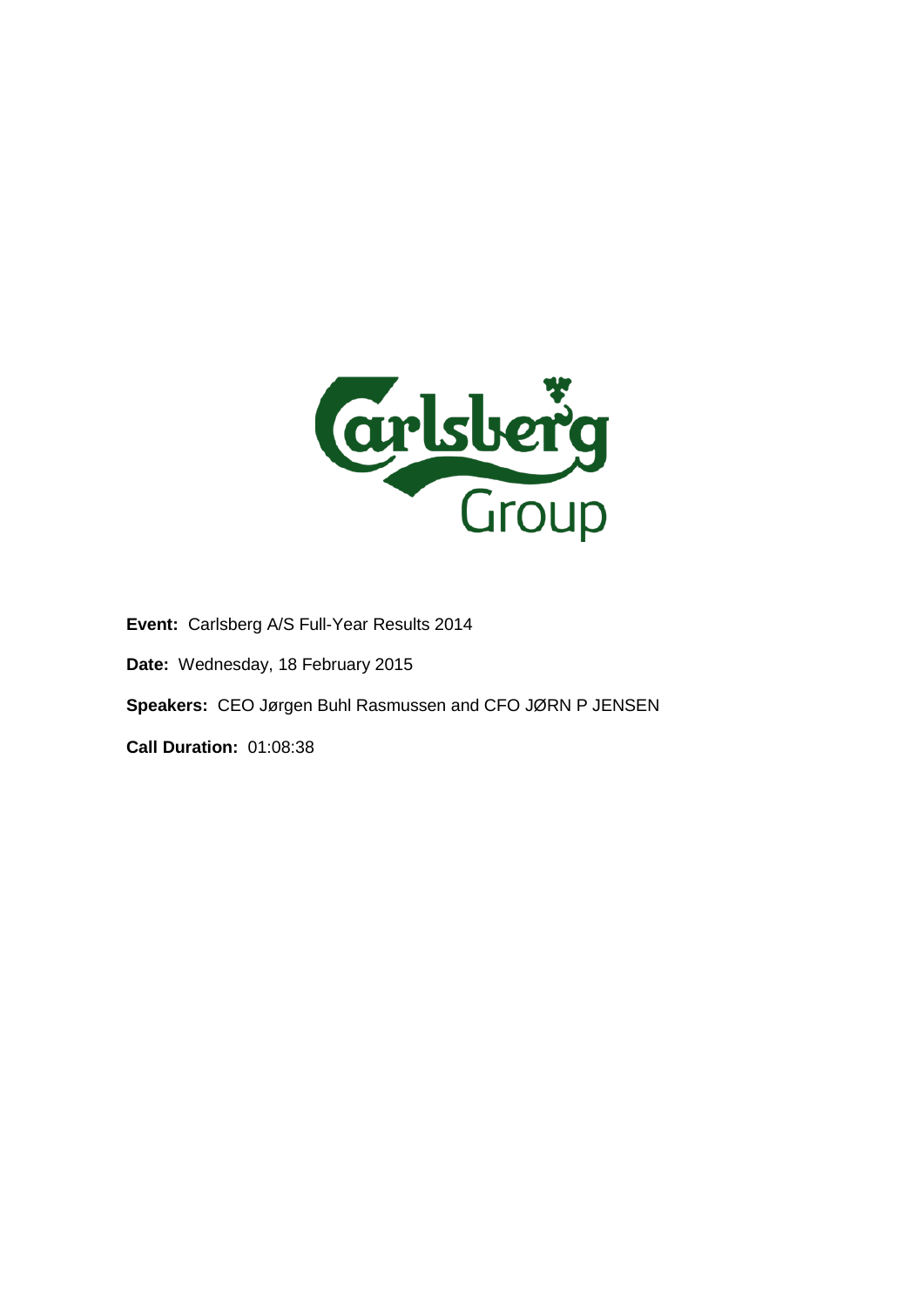## **Wednesday, 18 February 2015**

OPERATOR: Welcome to the Carlsberg full-year results 2014. At this time, all participants are in a listen-only mode. Later, we will conduct a question-and-answer session. Please note that this conference is being recorded. I will now turn the call over to CEO Jørgen Buhl Rasmussen. Jørgen, you may begin.

JØRGEN BUHL RASMUSSEN: Thank you and good morning to everybody and welcome to our full-year 2014 results conference call. As said, my name is Jørgen Buhl Rasmussen and I have with me our CFO JØRN P JENSEN and Vice President of Investor Relations Peter Kondrup.

> Please turn to slide 3 and the headlines for the year. We saw market value growth in all three regions. In volume terms, beer markets were mixed with slightly growing Western European markets, continued growth in most Asian markets and a decline in Eastern Europe. We strengthened our market share in most markets in Western Europe and Asia, and in Russia during the year. We continued to improve price and mix and delivered a solid 3% price/mix improvement. We maintained a strong push behind our commercial agenda and kept a high level of investments in our international brand portfolio and we launched several innovations. The ongoing efficiency improvements are a key priority for Carlsberg and we continue to focus on executing our many efficiency programmes. We delivered 1% organic operating profit growth as strong performance in Western Europe and Asia more than offset the challenges in Eastern Europe. Finally, we will propose through the AGM a 13% increase in dividends to DKK 9 per share. This corresponds to a pay-out of 25% in line with our dividend policy.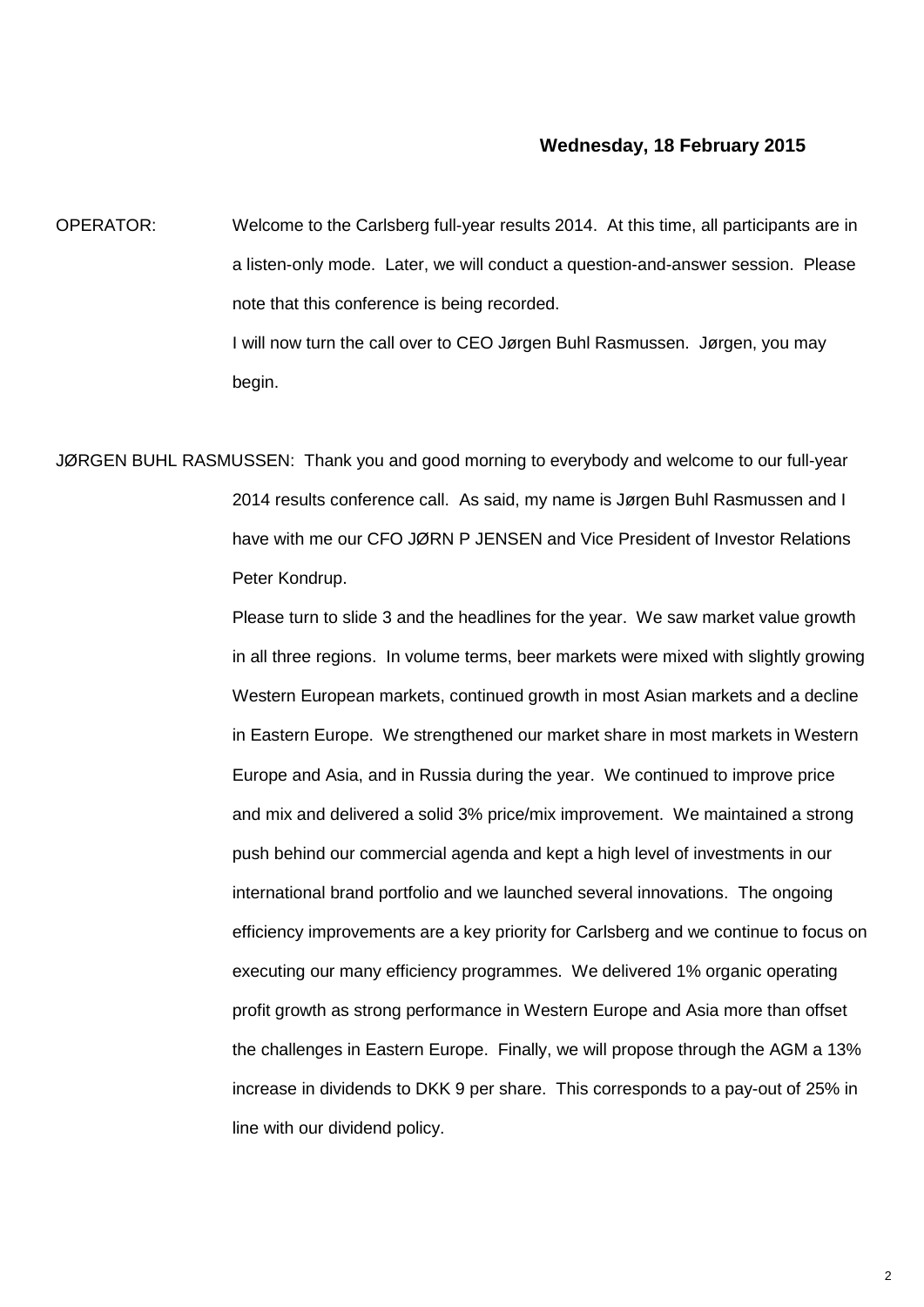Now turn to slide 4, please. In 2015, we will build on the successes from 2014. We will maintain a high level of commercial activities. We want to maintain our strong commercial performance of recent years and grow volume and value market share. This includes further development and expansion of sales and go-to-market tools and capabilities. Consequently, A&P-to-revenue will grow slightly in 2015 in support of keeping a high level of innovations, growing the reach of our international premium brands, revitalising some of our key local power brands and activating the EURO 2016 sponsorship. 2015 will be a challenging year for the Group as the weakness of the Russian economy and the ruble devaluation in Q4 2014 will put pressure on profits from our Eastern European region. This will be countered by proactive measures across the whole Group. We have over the recent years shown strong determination and ability to control and reduce costs by improving efficiencies, ways of working and carrying out strong operating cost management. This will continue and, in addition, we are in the process of simplifying, streamlining and removing duplicative organisational processes and layers to achieve further savings. Finally, we will cut capex significantly in 2015 and Jørn will explain these changes more in detail later. Our key financial priorities for the year are to mitigate the impacts on the ruble devaluation while at the same time improve cash flow and return on invested capital and reduce financial leverage.

Now on to slide 5, please, and a few comments to the Group's 2014 performance. Group beer volumes declined organically by 3%. While volumes grew in Western Europe and we had an overall flat volume development in Asia, volumes in Eastern Europe declined. Reported beer volumes grew by 3%, mainly due to the acquisition impact from Chongqing.

Slide 6. We achieved organic net revenue growth of 2%. This was supported by the solid price/mix improvement of 3%. Operating profit grew organically by 1%. High single-digit organic growth in Western Europe and Asia more than offset the profit decline in Eastern Europe, which was impacted by the market decline and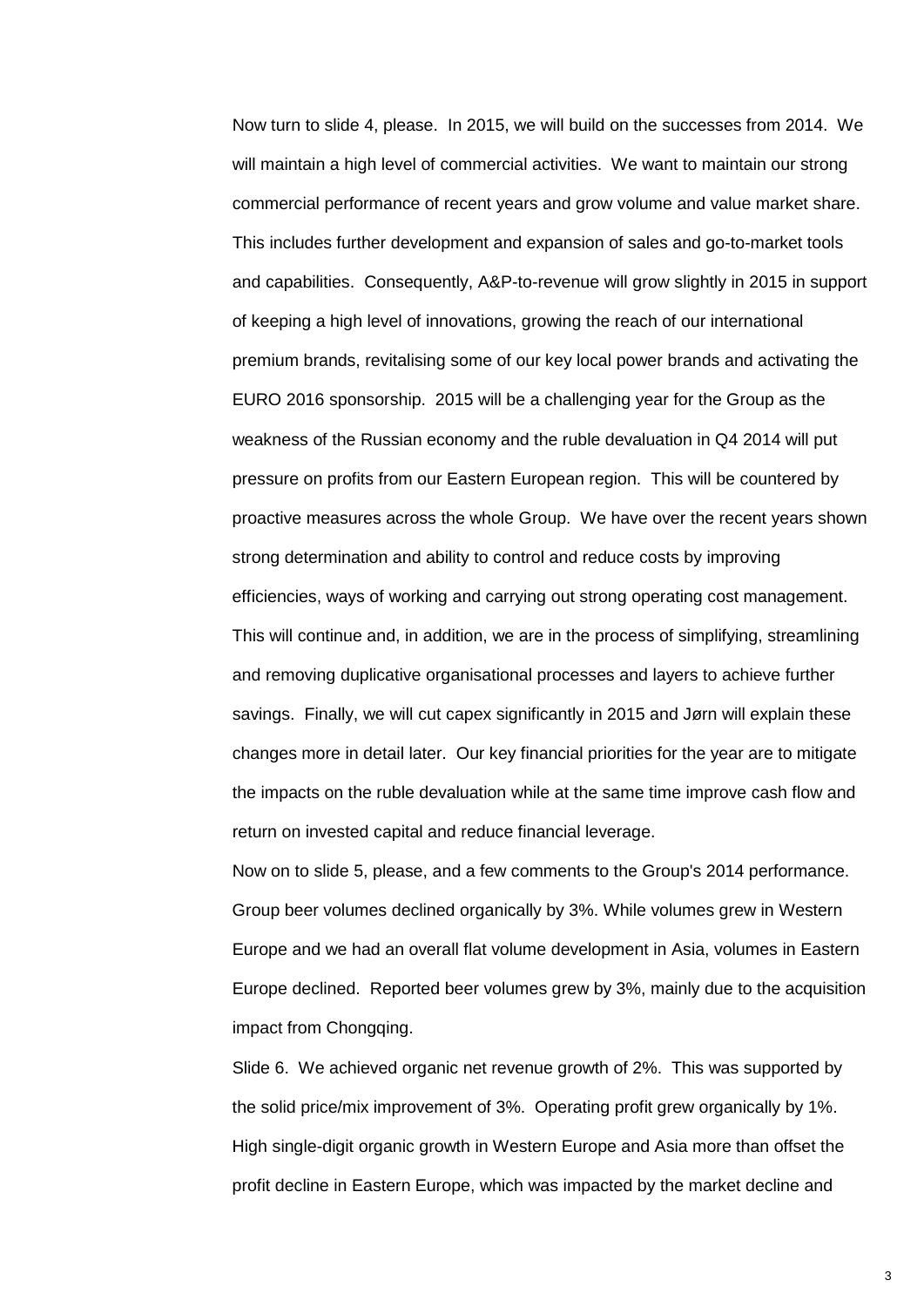higher costs than last year. The acquisition impact was related to the purchase of Chongqing Brewery and the substantial negative currency impact was due to weaker currencies in several markets, especially in Eastern Europe. This was particularly pronounced in the second half. The Q4 organic operating profit decline was entirely due to lower profits in Eastern Europe. All in all, the Group delivered declining reported operating profits, mainly as a result of the significant currency headwind.

Now slide 7, please, and an update on our international premium brands. Overall, we continued to invest in our well-defined commercial agenda and saw strong performance of our international premium brands as well as our local power brands and our innovations.

The Carlsberg brand grew 1% in its premium markets. The brand did particularly well in Asia, especially in China and India, as well as in France. During the year, our football sponsorships, such as EURO 2016 and the English Premier League, were successfully activated. By the end of 2014, we began rolling out the latest communication platform with the taglines "If Carlsberg did" and "Probably the best". 2014 was another strong year for the Tuborg brand that grew 24%. The important driver was Asia, where volumes more than doubled as a result of impressive performance in China and India. Tuborg was the fastest growing international premium brand in China and has become the third largest brand in India. Brasseries Kronenbourg celebrated its 350-year anniversary and the premium 1664 brand grew by 9%. The growth was mainly a result of good performance in France, growth in export markets and launches in new markets. The brand achieved good results in Asia, in particular the 1664 Blanc. Grimbergen grew 27% due to strong expansion in new markets and market share gains in France. The brand is now available in 36 markets. Somersby grew 43% as a result of line extensions in existing markets, launches in new markets and strong performance in markets where it was launched during the last few years.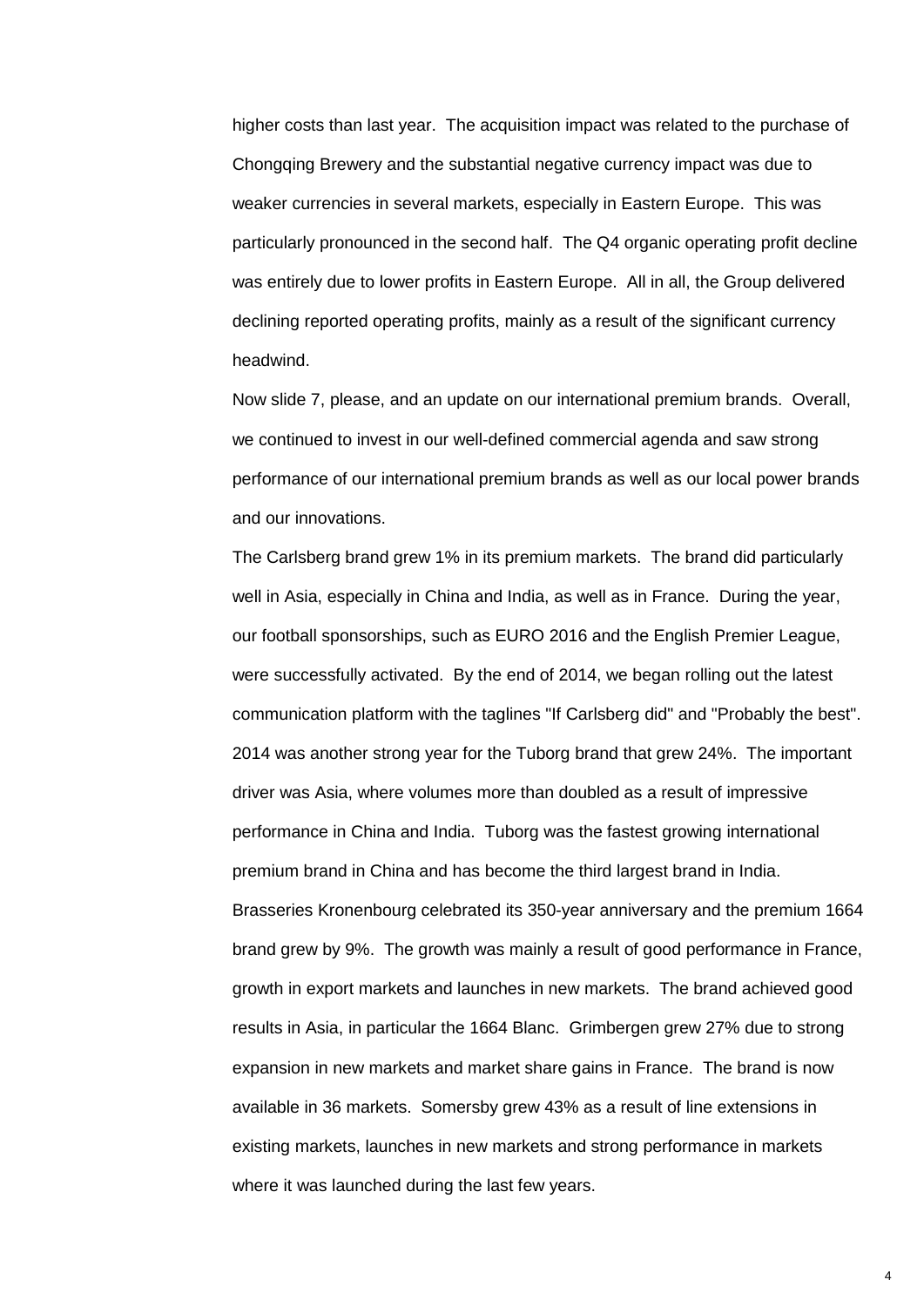Now to slide 9, please and a few comments on our regions. In 2014, the beer category dynamics improved in Western Europe. We believe that this was driven by an increasingly higher level of innovations, a growing interest among consumers in the specialty and craft beer category, growth in non-alcoholic beers and overall better storytelling about the category. We estimate that the Western European markets were slightly growing in volume and value. We continue to strengthen our market positions and our overall Western European market share grew by an estimated 20 basis points. We have now delivered share gains in both volume and value for the fourth year in a row. The strong commercial performance has been driven by several factors including good performance by our international premium brands, a high level of innovations, revitalisation of a number of local power brands, rollouts and embedding of our well-proven sales tools and focused efforts on identifying and exploiting pockets of growth opportunities. Our beer volumes grew organically by 2%, mainly as a result of market share growth. Price/mix was down 1%. The positive impact from our value management efforts across the region was offset by strong growth in other beverages and channel mix. Our non-beer volumes grew organically by 6%, primarily due to strong performance in the Nordics and Switzerland. During the year, BSP1 was implemented in four markets. Operating profit grew organically by 7% and operating profit margin expanded by 60 basis points to 14.5%. The earnings growth was driven by the volume growth, cost savings within supply chain and the overall efficiency improvements in all areas throughout the Group.

Slide 10 and a few market-specific comments. The beer and soft drink markets grew slightly in the Nordics with our volumes growing by 4%. We gained market share in Denmark, Sweden and Norway. This was a result of strong execution in the market place and also supported by good performance in the growing specialty and craft category. In addition, our non-alcoholic Carlsberg and Tuborg brands did particularly well in Norway and in Denmark.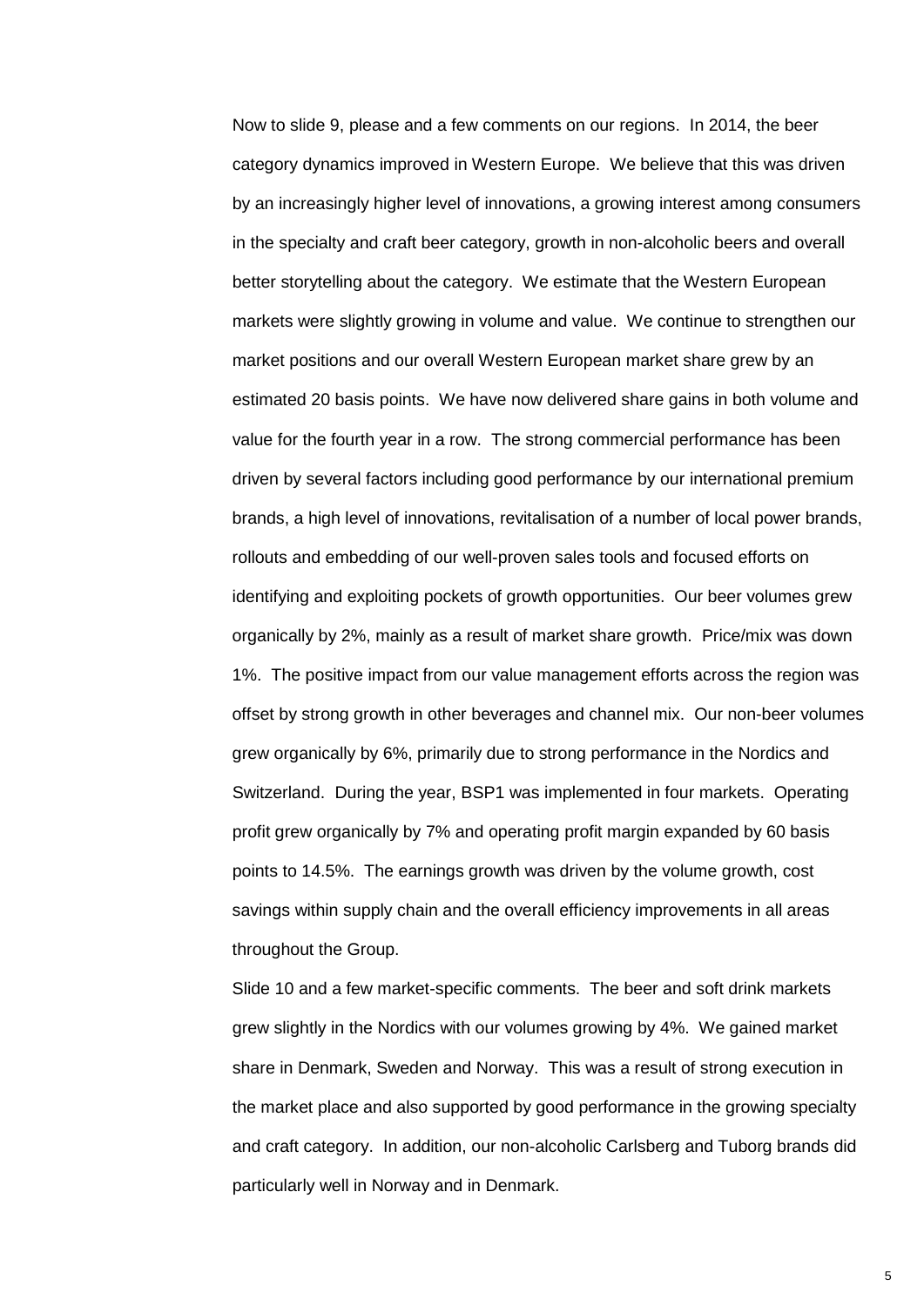We continued our strong performance in Poland and grew volumes by 3% in a market which grew by 1%. We gained both volume and value market share due to strong commercial execution, increased distribution and strong performance of our local power brands as well as Somersby and Radler.

The French market grew by an estimated 3% and our volumes grew by 11%. The volume growth was partly due to the destocking in Q1 last year. Our market share improved, driven by a great performance of our premium brands such as 1664, Grimbergen and Tuborg Skøll as well as K by Kronenbourg in the mainstream segment.

The UK market grew by approximately 1%. The off-trade channel grew, while the on-trade continued to decline. We lost market share in both channels as we chose not to participate fully in various promotional activities during the year. Our price/mix for beer was positive and the Somersby brand continued to grow. Slide 11 and Eastern Europe. In a difficult environment in 2014, we managed to increase market share in most markets in the region. The beer markets were impacted by the overall uncertain macro environment in Russia and Ukraine. Organic net revenue declined by 3% and by 20% in DKK due to the negative currency impact from the Russian and Ukraine currencies. Price/mix was strong at 9%. The price/mix was mainly driven by price increases, slight mix improvements and reduced pack sizes in Russia. Organic operating profit declined by 12% and operating profit margin declined by 230 basis points. In reported terms, operating profit declined by 28% due to the currency headwind. The strong price/mix and efficiency improvements were not enough to offset the impact from lower volumes, higher COGS, higher logistic costs and a write-off on obsolete stocks in Russia. In Q4 margins declined significantly due to several reasons. Firstly, we were cycling strong performance in Q4 last year. In addition to lower volumes, margins were impacted by higher COGS due to the currency impact and higher logistic costs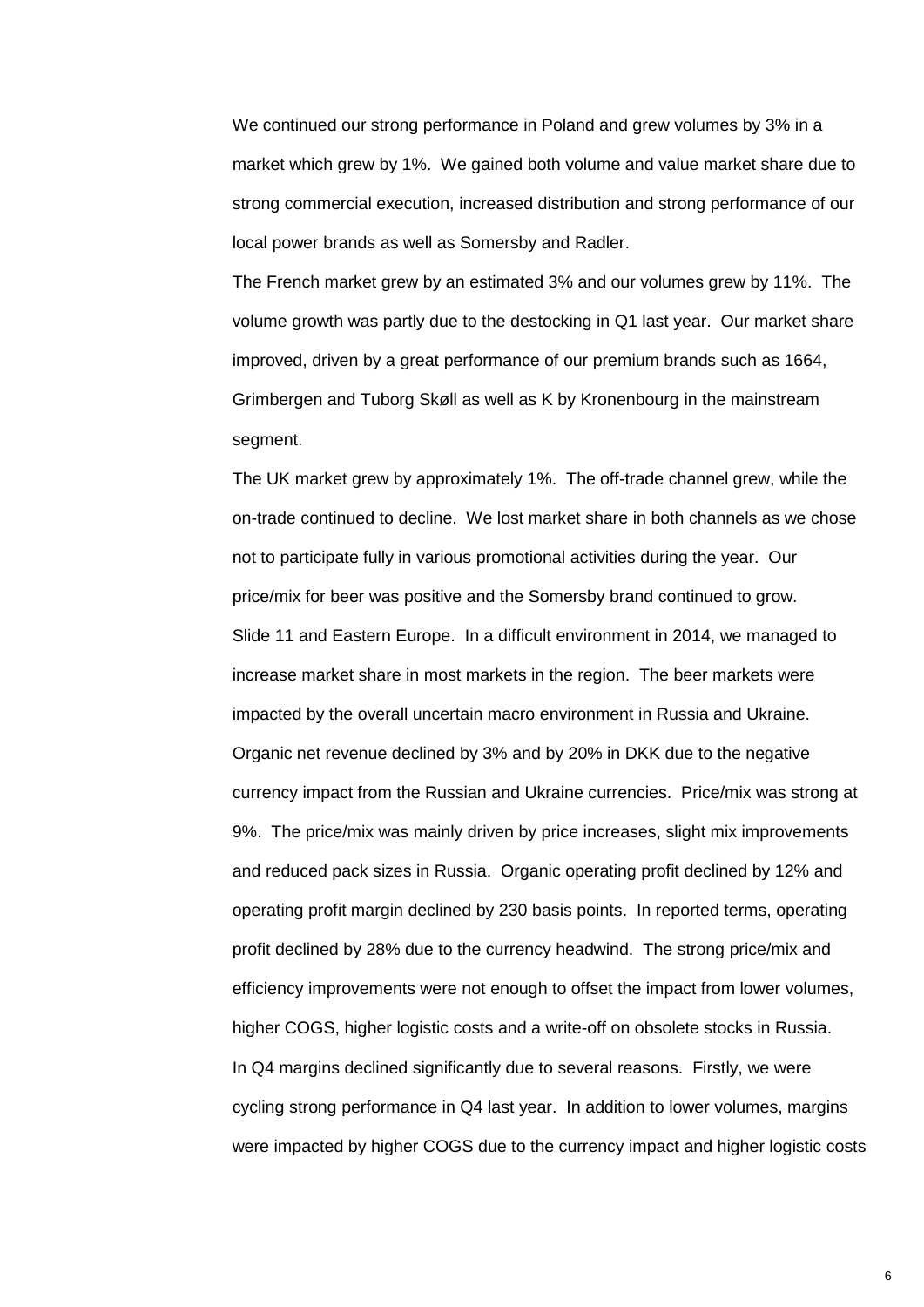as a result of the rapid channel shift from traditional trade to modern trade resulting in short-term inefficiencies.

Slide 12 and Russia and Ukraine. The Russian market declined in volume terms by an estimated 7% for the year and around 9% in Q4. In consumer value terms, the market continued to grow. The market was impacted by slower economic growth and accelerating inflation, which impacted consumer spending negatively. Per capita consumption in Russia is now around 55 litres. In Q4, we strengthened our market share year-on-year by 50 basis points to 38.6%. On a full-year basis, we lost 80 basis points. The reasons behind this decline were different factors such as our price leadership during the first nine months primarily in modern trade, the introduction of smaller pack sizes to minimise price increases and improve affordability, and disruption in March-April when Baltika changed its legal structure. We continued to execute on our strategy of balancing volume and value and consequently, our value share dynamics positively outperformed our volume share dynamics. Our volumes declined by 14% due to the market decline, market share development and less stocking at distributors in Q4 compared to last year. However, we didn't see inventories coming down as expected as the rapid decline in traditional trade, where we use third-party distributors, was faster than anticipated and consequently, our distributors ended up with too high inventories at year-end. We are taking several steps to maintain a strong and very profitable Russian business. We maintain a high level of investments behind our commercial activities, as well as reduced cost in all areas of the business such as future streamlining of the sales organisation and, most recently, the closure of two breweries. Our Russian business will remain strong and very profitable. However, the significant currency impact has impacted the profile of the Group. For the past years, the contribution of Russia to Group earnings has come down and in 2015, the share of Russia is expected to be less than 20%.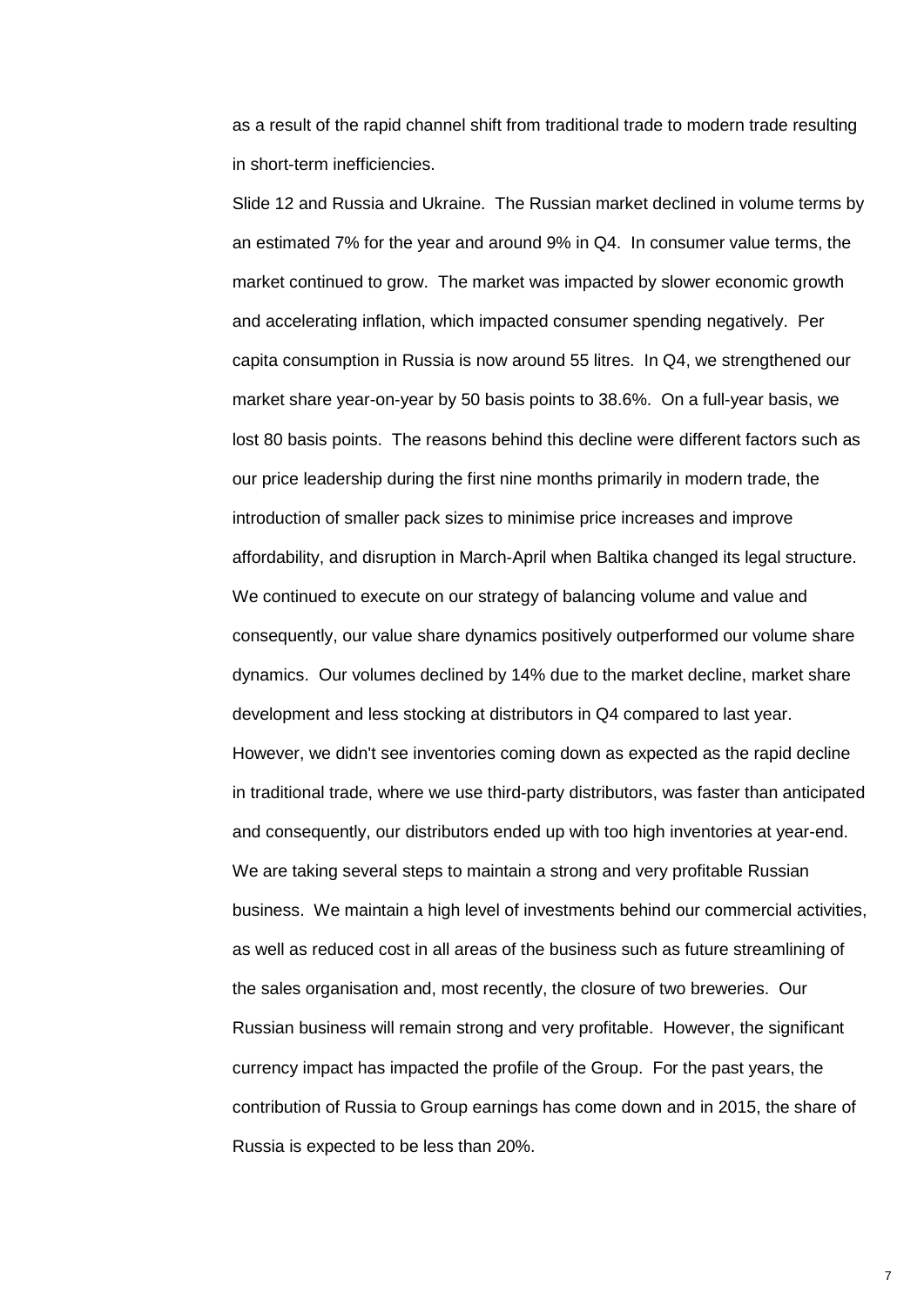The Ukrainian market declined by an estimated 8%. The decline was very unevenly distributed with a steep decline in Eastern Ukraine and a flattish development in Western Ukraine. Under these very challenging circumstances, our team in Ukraine has done a fantastic job to protect our people and our business, while at the same time keeping momentum behind our brands and maintaining high profitability and we estimate that we gained market share in Ukraine.

Slide 13 and Asia, please. Most markets in the region grew with continued growth in Indochina and India, while China in 2014 was softer than what we have experienced during the past years and what we expect to be the long-term trend. All markets grew in consumer value terms. We increased our market share in most markets in the region as a result of our busy but focused commercial agenda. Our strong push behind our international premium portfolio delivered outstanding results. Tuborg more than doubled its volumes and Carlsberg grew 12% in its premium markets. In addition, we revitalised several local power brands and further strengthened the capabilities of our sales force. Including the Chongqing acquisitions, beer volumes grew by 24%, while organic volumes were flat. The volume trend improved in the second half compared to the first half of the year. Driven by a strong price/mix of 5% and volume growth, organic revenue growth was 11%. The growth became more pronounced during the year. The strong price/mix improvement was driven by our international premium brands, price increases and value management efforts across the region and delisting of low-priced and unprofitable SKUs in China. Organic operating profit grew by 8%. Profits were impacted by investment in growth such as the start-up in Myanmar and higher sales and marketing investments. However, this negative impact was more than offset by the positive price/mix and an income from a terminated license agreement in Q2. In addition to this, we have been intensifying our focus on efficiency improvements in the region. The operating margin decline was as expected and a result of the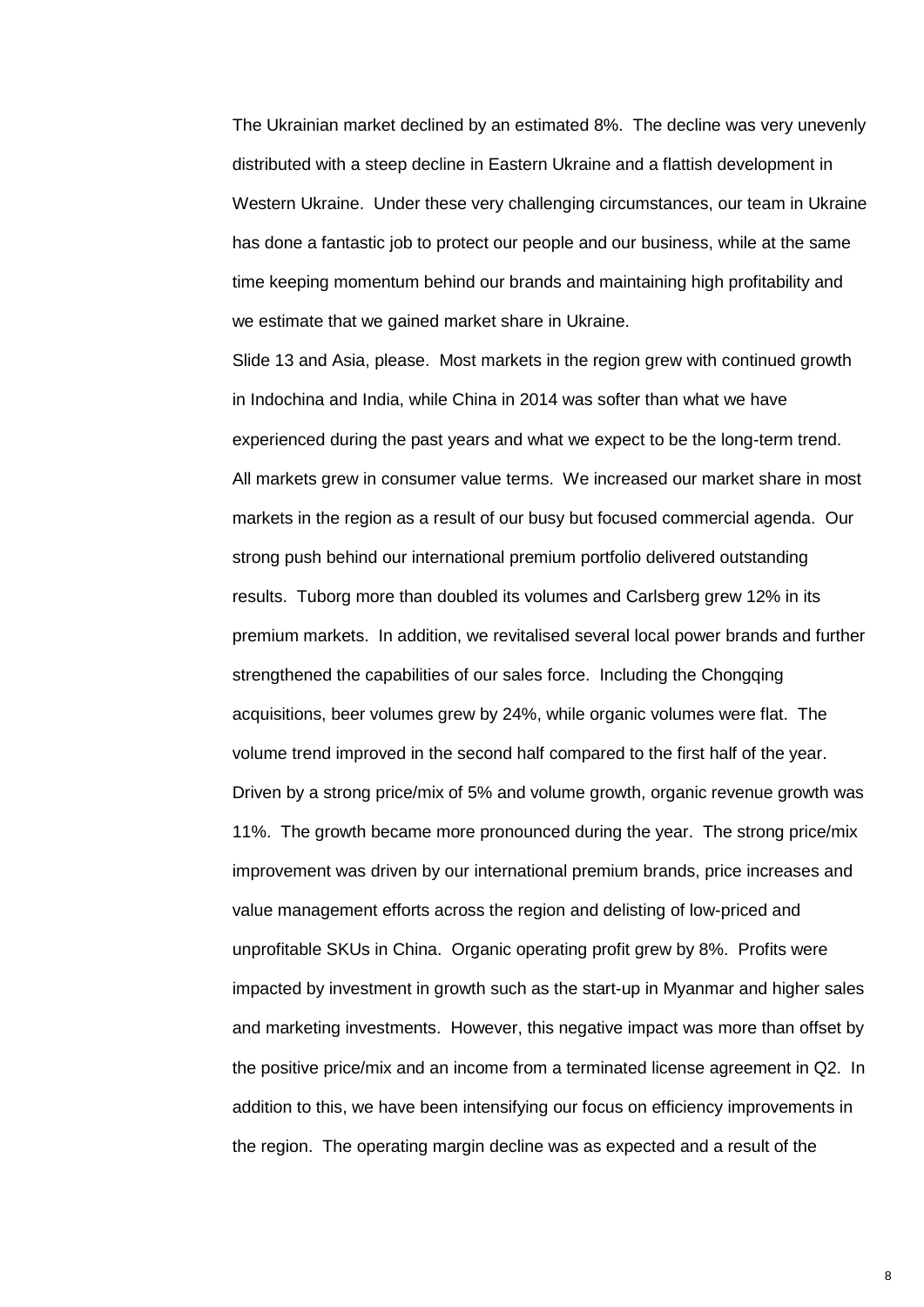consolidation of Chongqing Brewery, which came in with a margin somewhat below the Asian regional average.

Now slide 14 and a few comments to the Asian markets. In China, our volume grew by more than 30% due to the acquisitions, while volumes declined organically by 7% in line with market development in Western China. The Chinese premium category continued to grow, but the overall Chinese beer market declined in 2014 by an estimated 4% due to slowing economic growth, bad weather in several provinces and less activity in the restaurant and entertainment sector. We continue to invest and push through significant changes in China to ensure that we capture longer-term opportunities which we see in the market. The integration of Chongqing Brewery is on plan. As part of the work, we did a major re-launch of the Chongqing brand in November. The re-launch was based on our experiences with similar relaunches of local power brands in Western China in recent years. In addition to improved branding, this work has also resulted in a significant reduction of bottle types and complexity of the portfolio. The premium segment in China continues to grow. The Carlsberg and in particular Tuborg brands gained segment share thanks to strong marketing support and the continued rollout of Tuborg.

Our beer volumes in Indochina grew organically by 8%, driven by a continued market growth as well as strong performance of our local brands, Beerlao, Angkor and Huda in Laos, Cambodia and Vietnam. Line extensions and rejuvenation of these local power brands contributed to the strong performance. As you may recall, we began our operations in India in 2008. Our expansion in the country has been through greenfields and with our international brands. We are therefore very pleased with already having reached a market share of 11%.

Our volume growth in India was a strong 42%, which was driven by continued growth of the Carlsberg and Tuborg brands. The Tuborg brand has been a strong driver of this. The brand is now the largest international premium brand and the third largest brand overall in India.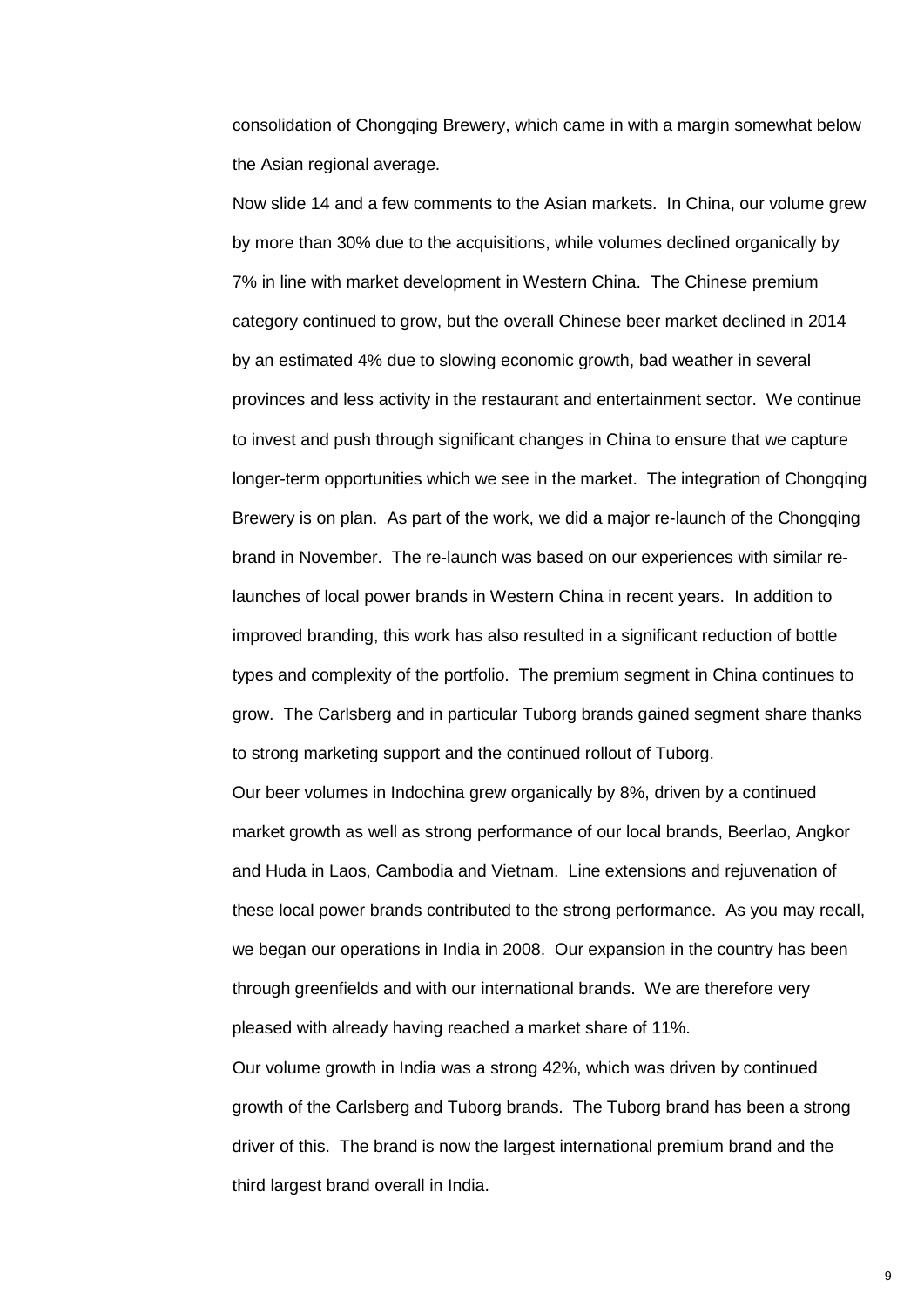In Malaysia, we saw soft market sentiment and fewer tourists. 1664 and Somersby performed very well. We have intensified our focus on improving profitability through efficiency improvements in the market. With this, I would like to hand you over to Jørn, who will now walk us through the financials.

JØRN P JENSEN: Thank you, Jørgen, and please turn to slide 16. Our businesses in Western Europe and Asia delivered another year of strong results, both top and bottom-line. However, as already explained, market conditions in Eastern Europe were tough due to the impact of the challenging macroeconomic environment on consumers. Unavoidably, this had a negative impact on regional volumes, revenue and earnings.

> Across the Group, we had a disciplined and focused approach to cost and efficiencies but without compromising on the support for our strong brands and commercial execution. This approach delivered solid organic ratios with single-digit growth ratios for price/mix, gross profit and operating profit per hectolitre. Free cash flow was impacted by the acquisition of the so-called Chongqing Eastern Assets. BSP1 is live in six countries. In 2014, we went live in the UK, Finland, Poland and Switzerland and we are now preparing for the last wave of big countries to go live in the spring. As a consequence of the focus in 2015 on realising the full range of benefits earlier, we will postpone the BSP1 implementation in smaller markets to 2016.

> Now to slide 17 and the income statement. Organic net revenue increased by 2% or DKK 1 billion, driven by the positive price/mix. The acquisition impact amounted to DKK 2.7 billion and was mainly related to Chongqing Brewery. The negative currency impact was predominantly due to the significant weakening of the Eastern European currencies. COGS per hectolitre in organic terms were slightly up, while down in reported terms due to the currency impact. Organic gross profit per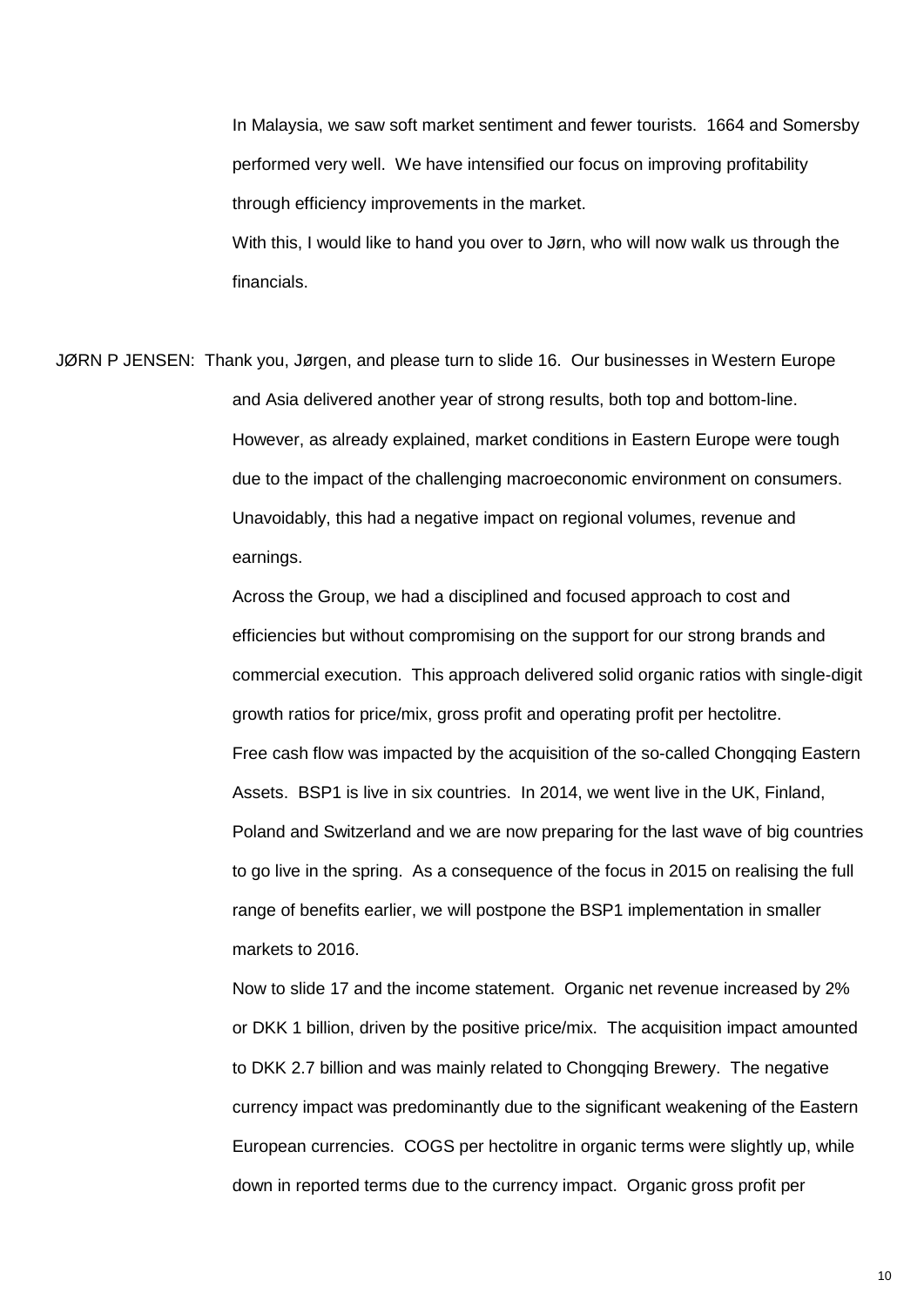hectolitre developed positively by plus 4% as a result of the positive price/mix. Organic gross profit margin improved by 30 basis points. Total opex increased organically by 4%. This increase was mainly driven by higher logistic costs in Eastern Europe and higher sales and marketing investments in Asia. All in all, organic growth in operating profit was 1%. As I mentioned on the previous slide, this growth was driven by strong results in Asia and Western Europe, while we were able to offset the negative development in Eastern Europe. Reported operating profit was down 5% due to the significant currency impact of minus 8%. Now to slide 18, please. Special items were up, primarily due to the impairment charges in connection with the recently announced closure of two breweries in Russia. Net interest costs were down DKK 261 million compared to last year, due to lower average funding costs. Other financial items were DKK 54 million lower than last year with a significant plus DKK 205 million in Q4 versus Q4 last year. This Q4 swing primarily relates to currency gains on receivables in euro in Russia, ie gains from the significant appreciation of euro to ruble in Q4. Pre-tax profit was down DKK 1.1 billion versus last year due to the adverse impact from currencies. The tax rate was 26.1%. This was a little higher than last year and mainly due to the fact that Russia, which has a lower-than-average corporation tax rate, accounted for a smaller proportion of pre-tax profits than last year. Based on all this, reported net profit was down DKK 1.1 billion and adjusted net profit down DKK 276 million or 5%.

Now to cash flow on slide 19. The sum of the first three lines - EBITDA including other non-cash items - adds up to DKK 12.8 billion, which is DKK 0.5 billion down compared to last year. The change in trade working capital was minus DKK 177 million. Trade working capital was impacted by a lower amount of excise duty payables. The average trade working capital to net revenue was minus 3.6%, which was on par with last year. The change in other working capital was minus DKK 682 million, impacted by lower VAT payables and an increase in other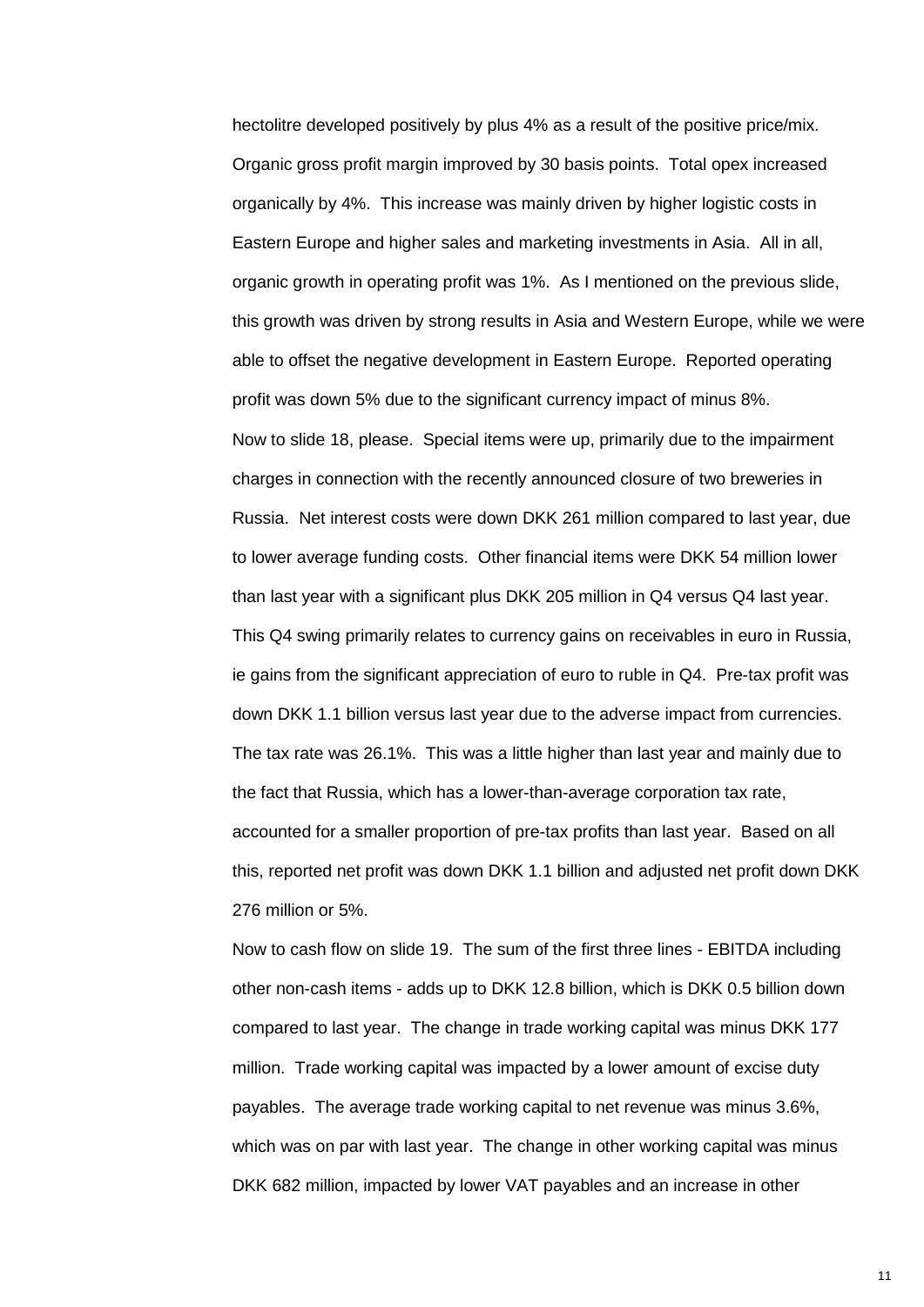receivables from sale of assets. Paid net interest was down DKK 100 million from last year and was due to lower funding costs. All in all, cash flow from operations was DKK 7.4 billion.

Now to slide 20, please. Capex net was DKK 5.5 billion, slightly higher than last year. They were primarily driven by capacity investments in Asia, some structural enhancement investments in Western Europe and investments in sales equipment to generate top-line growth. Net acquisitions amounted to minus DKK 1.2 billion, impacted by the purchase of the Chongqing Eastern Assets in Q4. All in all, free cash flow was DKK 670 million.

Now to slide 21, please. During the latter part of 2014, we accelerated the focus on return on invested capital to include the whole organisation learning from what we did some years back when we introduced a similar strong focus on working capital. Basically, we are now taking the same type of initiatives on return on invested capital, which includes detailed targets by markets and functions, including a strict follow-up. This also includes a robust training programme to ensure our employees exactly know how they play a role in reducing capital employed and increasing returns. In addition, return on invested capital is included in cash bonus schemes from 2015 across the organisation. Return on invested capital including goodwill for 2014 declined slightly by 10 basis points due to the Eastern Asset acquisition in Asia and lower profits from Eastern Europe.

Now slide 22, please. For 2014, we are proposing a 13% increase in dividends to DKK 9 per share. That means that since 2009 we have increased dividends by an average of 21% per year. It also means that dividends are in line with our dividend policy of a pay-out ratio of at least 25%.

Finally to slide 24 and the outlook for 2015. For 2015, we will continue to build on the 2014 success and the strength of our company to ensure that we capture both short and longer-term opportunities that are present in our markets. We will continue to invest behind our brands and in growth opportunities. In addition, we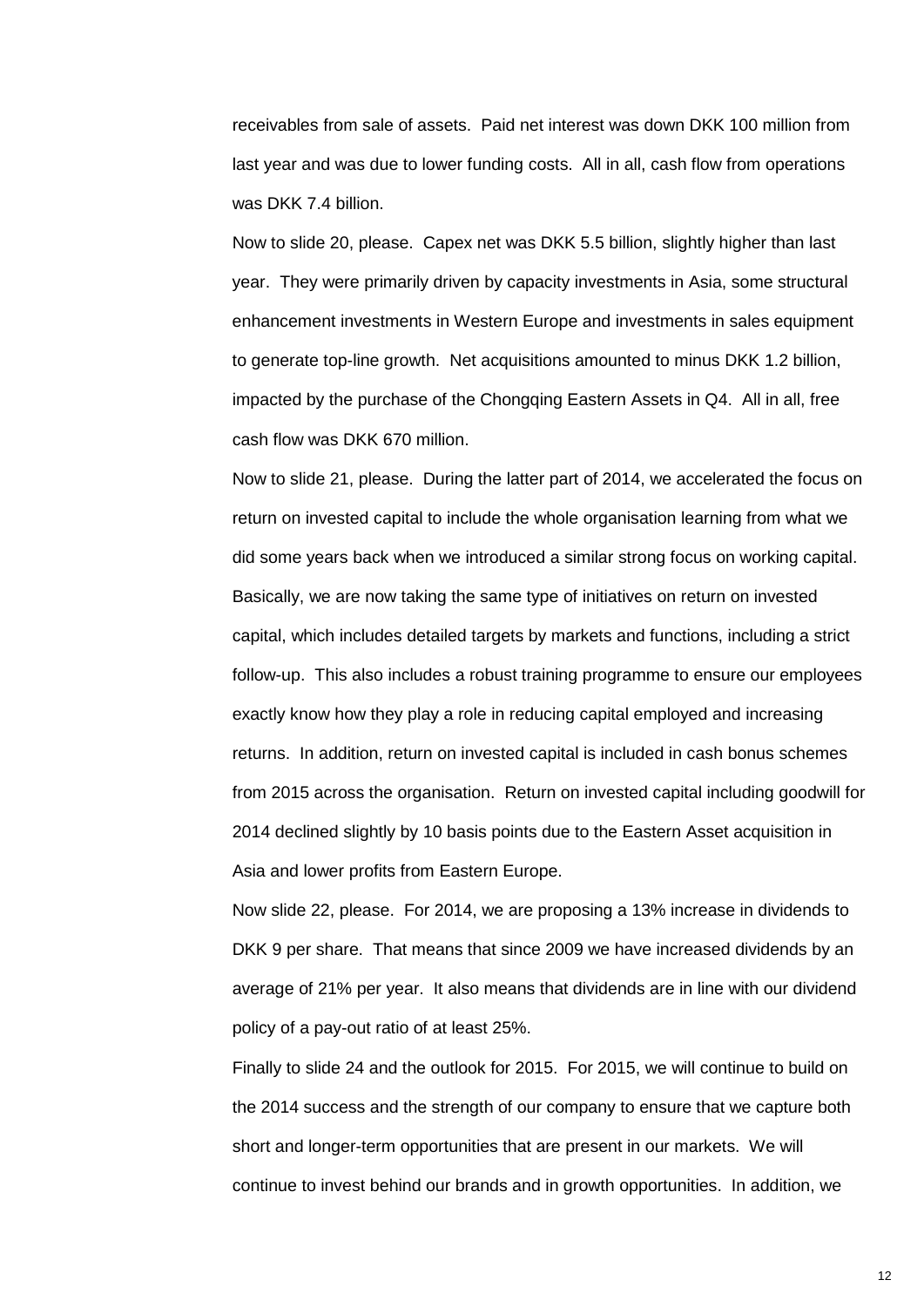are taking all necessary sensible actions to protect short-term profitability and improve cash flow and returns. For 2015, we expect Western Europe and Asia to continue their positive development and to continue to strengthen our position in Eastern Europe.

However, as said several times already, 2015 will also be a year when our financial performance in reported terms will be impacted negatively by the expected GDP decline and currency devaluations in Eastern Europe. To mitigate this, we have in our planning for 2015 taken tough decisions aiming at further improving our cost effectiveness. On top of an already busy efficiency agenda, we have initiated a Group-wide push to further improve the organisational efficiencies through simplifying, streamlining and removing duplicated processes and layers. Furthermore, we will implement a new operating cost management framework for zero-based budgeting, tracking and monitoring costs. BSP1 will be rolled out to the remaining bigger markets in Western Europe in the spring, but we will postpone the rollout to the smaller markets in order to focus on realising benefits faster in the bigger markets.

Our major underlying assumptions for 2015 are the following. For Western Europe, we expect the beer market to be flattish and for Asia we expect continued market growth. In Eastern Europe, we expect the market to decline due to the expected decline in GDP and accelerating inflation. However, we expect that the Russian beer market will continue to grow in value terms as consumer price increases will more than offset the volume decline. The excise duty freeze in Russia will also significantly contribute to our top-line development.

COGS per hectolitre are expected to be lower than last year in reported terms. In organic terms, COGS per hectolitre is expected to be higher than last year, primarily due to the forex transaction impact in Eastern Europe. A&P-to-revenue is expected to be slightly higher than last year as we continue to invest behind our brands and in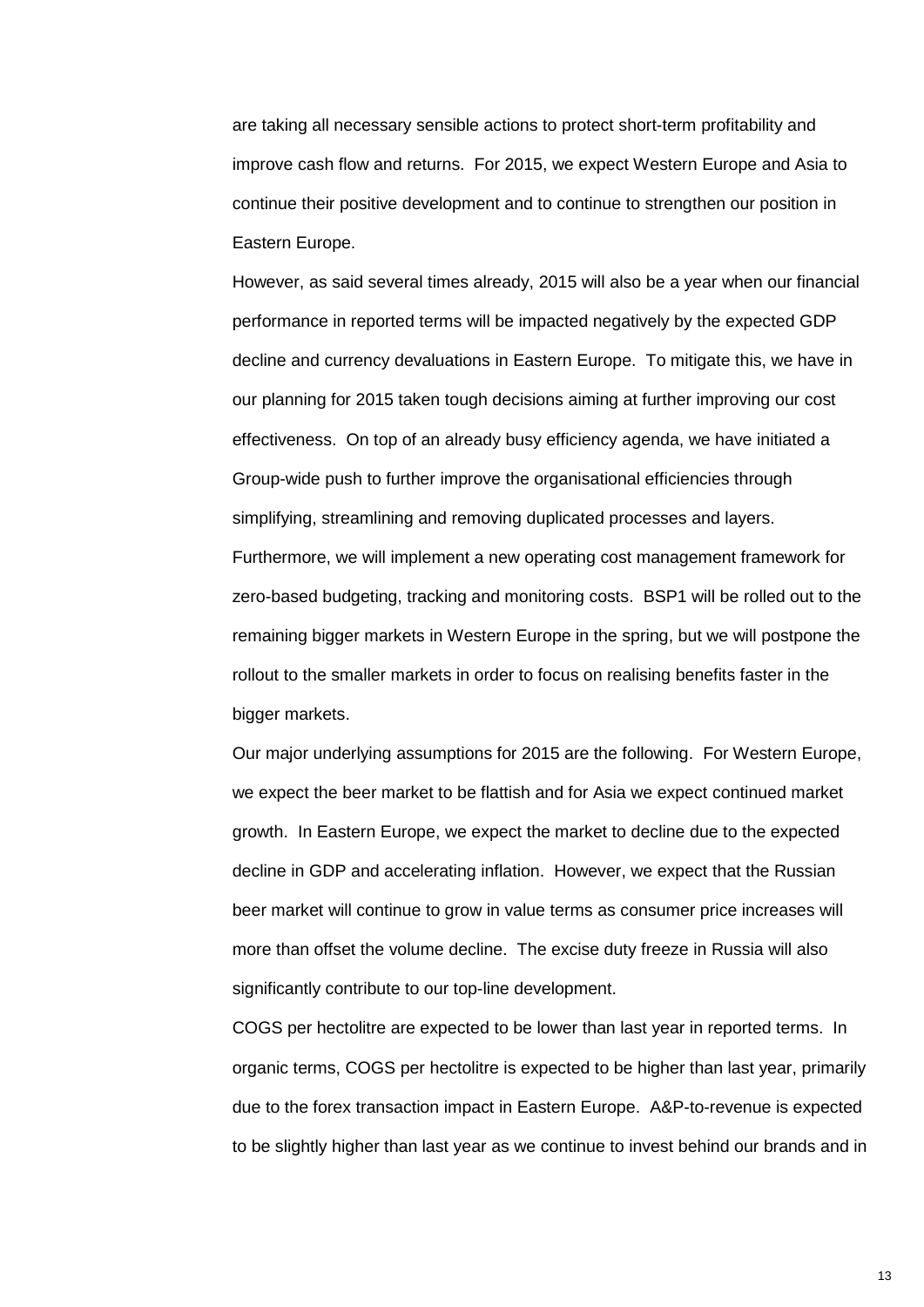commercial activities in general. Based on this, we expect organic operating profit to grow by mid- to high-single-digit percentages.

The euro/ruble rate has so far this year on average been around 75. If you assume that this rate will prevail for the full year, the negative translation impact will be around DKK 900 million. From this level, a plus/minus 10% move in the exchange rate would impact reported operating profit with around plus-minus DKK 200 million. Obviously, the sensitivity changes if the ruble moves away from the current spot rate. If the ruble weakens further the sensitivity declines and if the ruble strengthens the sensitivity - or the upside, if you like - will increase. For the full year, Russia is expected to be less than 20% of total operating profit. Below operating profit, we expect all-in cost of debt at 4%; a higher tax rate of around 28% due to country mix, less income from Russia. Capex will be reduced significantly to around DKK 4 billion, corresponding to around index 90 to depreciation. In general, 2015 will be about significantly improving cash flow and we plan net debt to EBITDA to be less than 2.5 at the end of the year. 2015 will also be a year when we intensify focus on return on invested capital. This key metric is reflected in the organisation's incentive programmes for the year. In addition, we are also aiming for improved credit metrics. This will mean that despite the fact that the M&A strategy is staying intact, the M&A agenda will have a low priority for a period of time. So, all in all, we plan to improve return on invested capital, significantly improve cash flow and consequently also improve credit metrics.

JØRGEN BUHL RASMUSSEN: Thank you, Jørn. Before I summarise, just a few comments on the other piece of news coming in this morning. I will retire later this year and the Board has decided to appoint Cees 't Hart as the new CEO of Carlsberg. It is a well-prepared transition and the Board and I are in full alignment that now is the right time for the company and me to make a change and secure progress and continuity of leadership. I am very proud to have led such a great company and will work to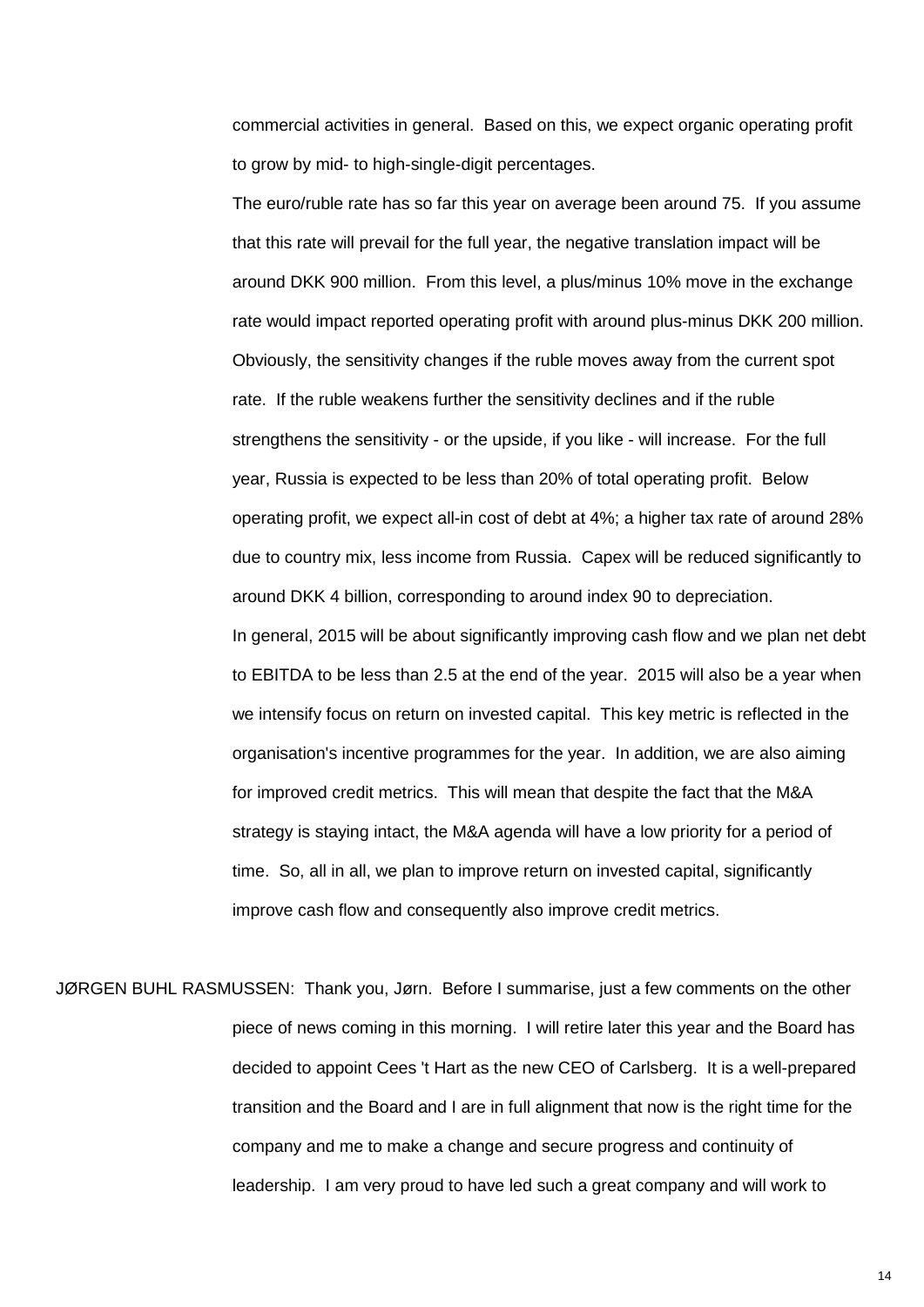ensure a very smooth transition to Cees when he joins in June. That also means that I will meet many of you at the roadshow in the coming weeks, as well as after our Q1 announcement.

Then to the summary. We grew market share in the majority of the markets in Western Europe and Asia and in Russia during the year. Price/mix was a healthy 3%. We delivered 1% organic operating profit growth. We maintain a very strong push behind our commercial agenda and we continue to focus on executing our many efficiency programmes and we will propose to increase dividends by 13% to DKK 9. With this, we are happy to take your questions.

OPERATOR: Okay. Thank you. We will now begin the question-and-answer session. If you have a question, please press the star then one on your touchtone phone. If you wish to be removed from the queue, please press the hash key or the pound sign. Once again, if you have a question, please press star then one on your touchtone phone.

> Okay, and we have a first question coming in from Trevor Stirling from Bernstein. Please go ahead.

TREVOR STIRLING: Good morning, gentlemen, and, Jørgen, I look forward to catching up in the roadshow and congratulations on the achievements over the last seven years in some very difficult circumstances.

> Three question from my side, please. In Russia, could you tell us how much excess stock and how much inventory was left over at the end of the year, so just to know what we should be expecting for Q1 in terms of the headwinds you face? The second question: in Russia, there are many moving parts in the 2015 margins, the impact of COGS, the transactional FX, the brewery closures. Are you able, Jørn, to say broadly what you expect to be margin development in Russia in 2015? I appreciate it is going to be very much subject to operating leverage as well.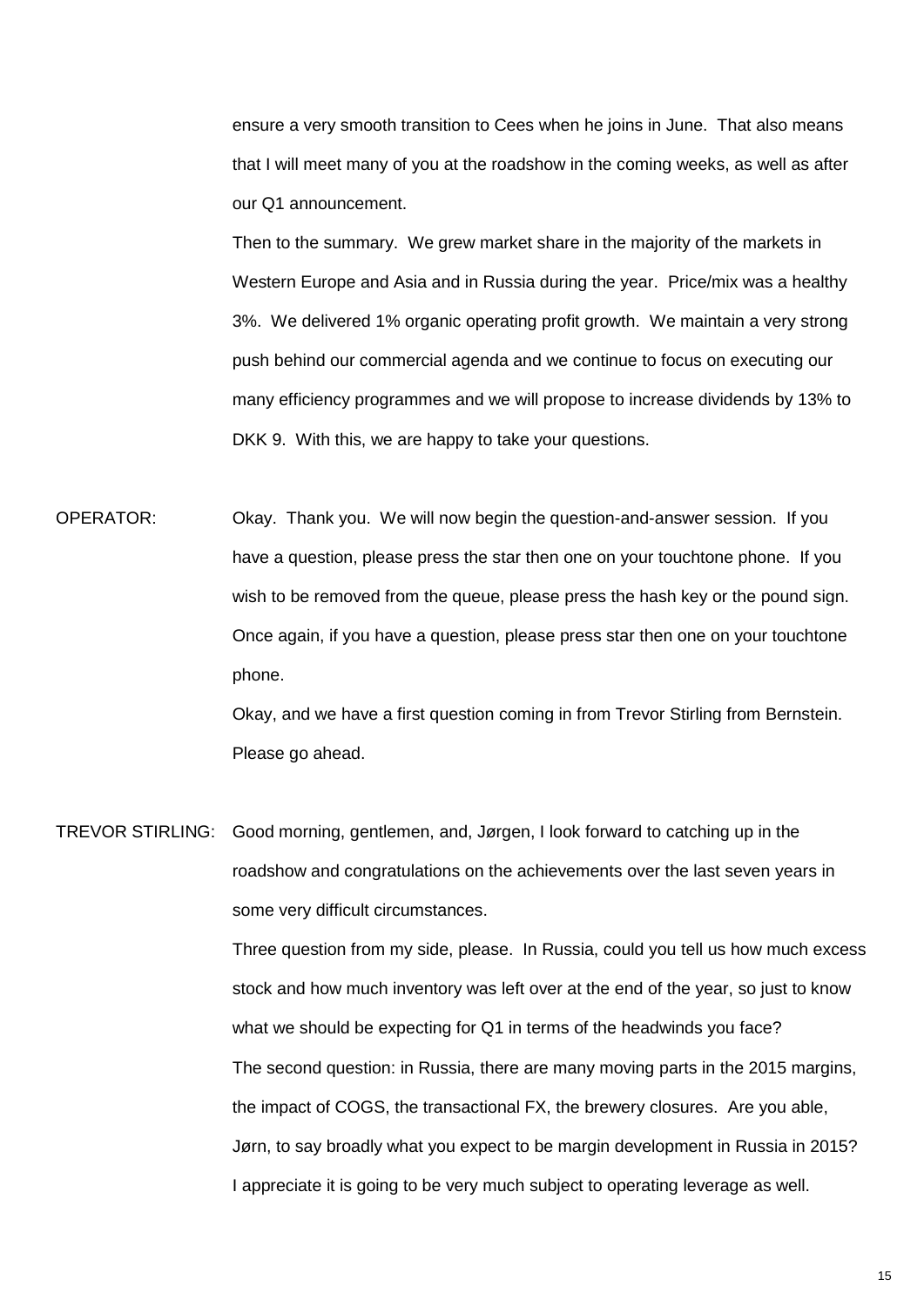And the third question, Jørn, relating to financial income. There was a DKK 330 million benefit from financial income in Q4. I was just wondering. Is that part of ongoing business or were there some special one-offs in there?

- JØRGEN BUHL RASMUSSEN: Trevor, thanks for your comments. To your first question about the excess stock, as we say in our release, it's well down versus what we came out with last year but, because of the fairly rapid kind of channel shift where our traditional trade is well down and modern trade is slightly growing, it is higher than what we planned on. I don't want to quantify the exact inventory level, but it's well down on last year.
- JØRN P JENSEN: Trevor, on your second question, if it was basically a question of if we are guiding on Eastern European margins for 2015, then that we are not doing. But as you are saying, of course there's a number of moving parts. On the positive side, as said, of course, the impact from the excise duty freeze on our ability to take prices is a major moving part and a negative is the transaction impact, definitely, on COGS. Then of course, we will also focus on efficiencies in Eastern Europe, in general, as we are doing throughout the Group, in 2015.

On the financial items, yes, call it a one-off but, as I said, there was a big swing in other financial items in Q4. The main reason for that is actually the devaluation of the ruble, just the other way around here, in the sense that we have a significant euro receivable in Russia and of course that actually leads due to the appreciation of the euro to a one-off financial gain in Q4.

TREVOR STIRLING: Thank you very much, Jørn. Just returning to Russian margins, Jørn, I appreciate you are not going to give guidance, but do you think the net impact will be positive or negative?

JØRN P JENSEN: That is, well, the same answer.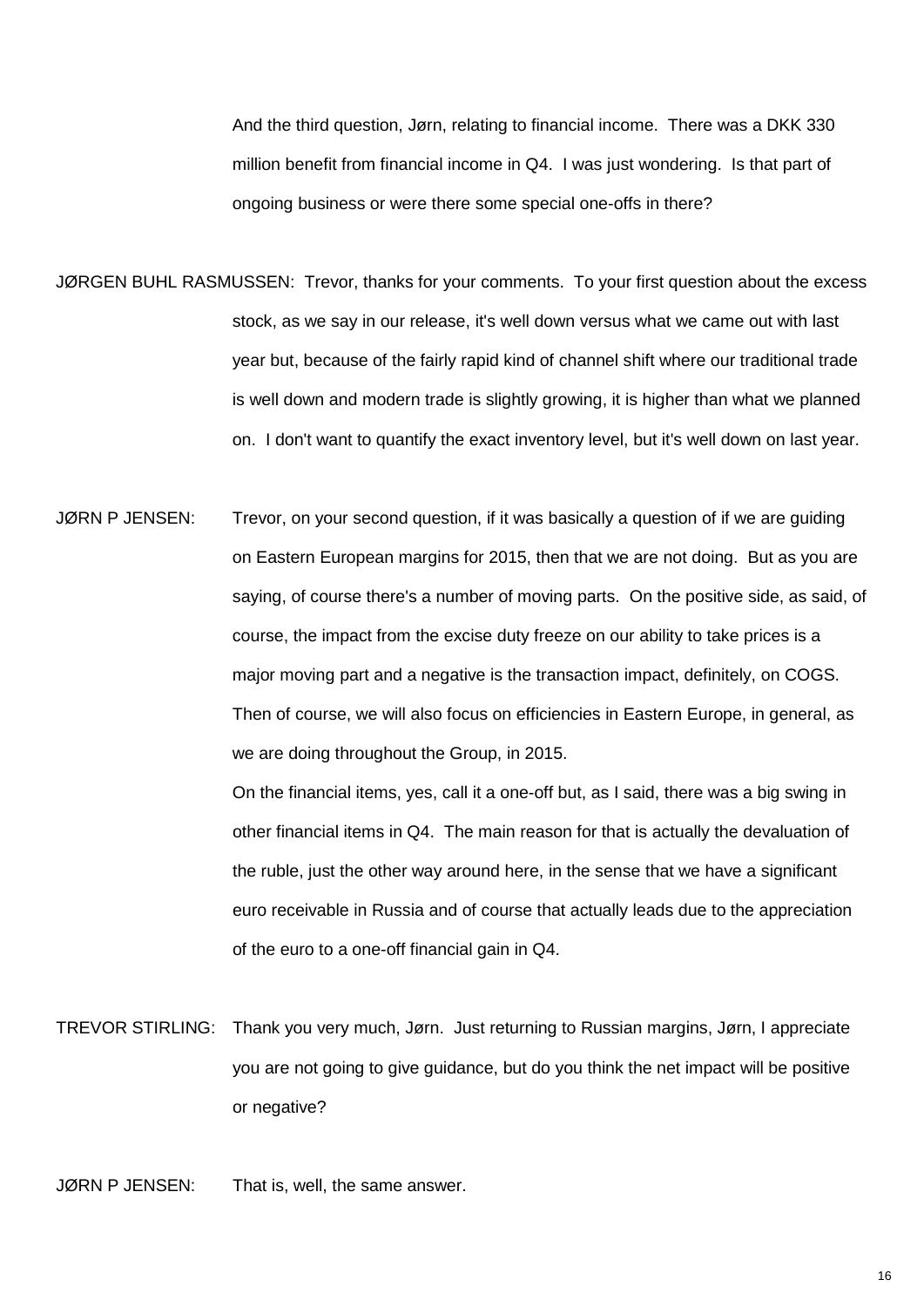TREVOR STIRLING: The same answer. Okay, thanks, Jørn.

OPERATOR: Okay, and there is a next question in line coming from Simon Hales from Barclays. Please go ahead.

SIMON HALES: Thank you. Good morning, gentlemen. A couple of questions, if I can. Just in regards to the Russian brewery closures you've announced, how quickly should we start to see some of the benefits of the savings there start to come through to the bottom line? I wonder if you could give us any idea of the timeline from here on in and how things will progress there.

> Secondly on Western Europe and on pricing and mix, could you comment a little bit about the Q4 trend there - it looked a little bit weaker than I would have expected and perhaps in addition to that how your negotiations have been as we move to 2015 with the supermarkets, particularly in France and the UK, to give us a feel for how we should think about that sort of pricing environment for the current year? Thank you.

JØRN P JENSEN: On the first one, brewery closures, full impact from this summer.

JØRGEN BUHL RASMUSSEN: To your second question about pricing mix in Western Europe, I would say underlying in Q4 that's not different to what you see in the first nine months. The biggest difference is really driven by a changed business model for how we sell non-alcoholic beer to Africa and Middle East out of our breweries in Western Europe, primarily Switzerland and France. So that really explains the change in price/mix trend Q4 versus the first nine months: underlying no big change. On how we are getting on with negotiations, no detailed comments apart from, I would say, as normal and most would be already closed and done.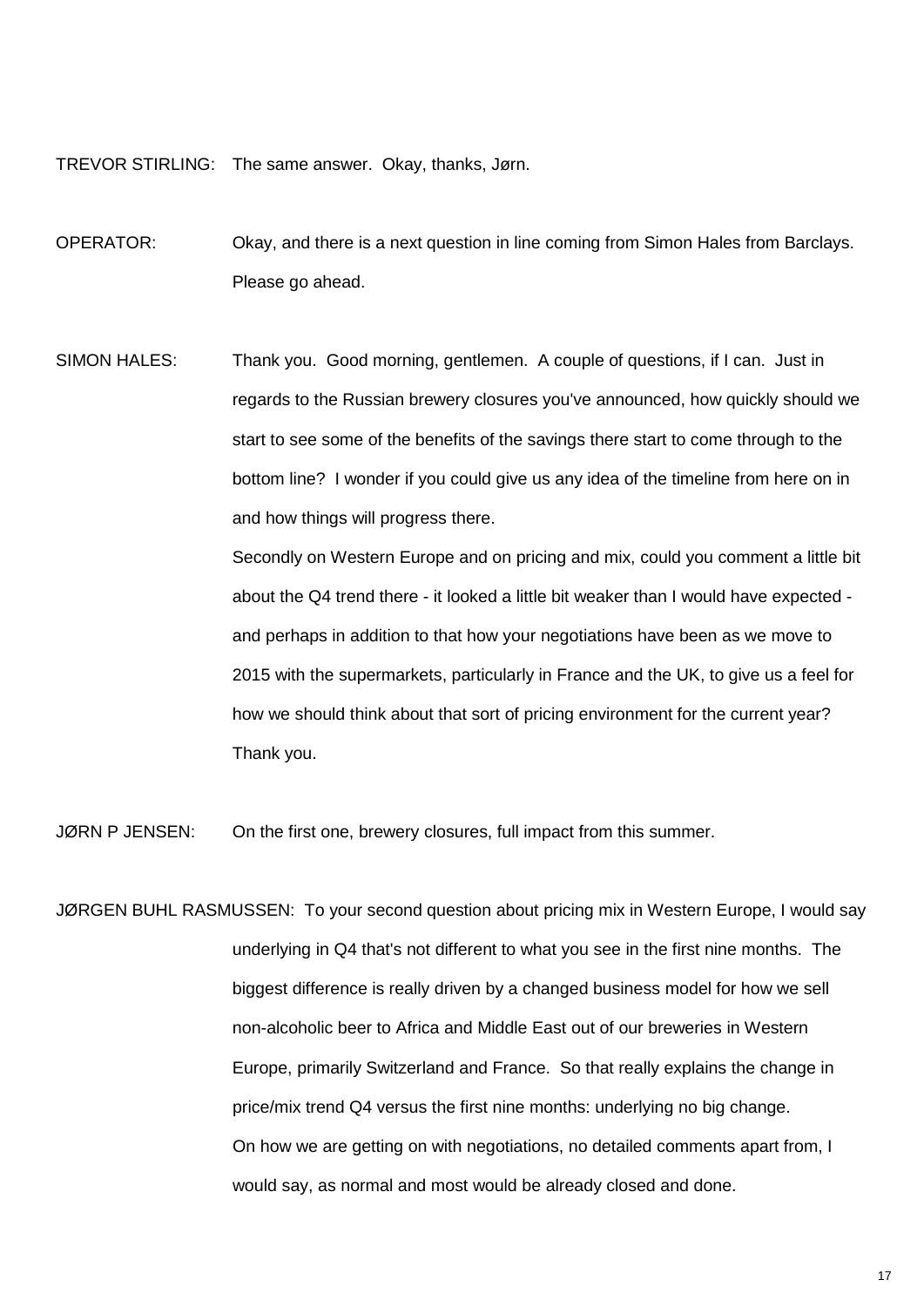- SIMON HALES: Okay, and just one quick follow-up, thinking about the brewery closures and your reduced capex guidance for this year. Jørn, is that reducing capex partly a result of the absence of that maintenance capex and those brewery closures and where else is it coming from? It's quite a sizeable cut.
- JØRN P JENSEN: Not really, so capex call it production capex in Eastern Europe for obvious reasons has been quite low for a number of years. So, no, it's not really coming from there. It's coming from all over. So it is really cutting on capex all over, all three regions, all markets.

Also of course it is the reflection of, as you have probably noticed, that we have been spending also in total somewhat more than depreciation for a number of years and of course that needs eventually to reverse. So of course it is possible to also get below depreciation and especially in 2015 we are being quite prudent and tough on how we are managing capex.

JØRGEN BUHL RASMUSSEN: But I think it is we expect it's important to say on the capex number, when we talk sales capex, that when we think it's important to invest in more coolers to drive growth, we are investing, yes.

SIMON HALES: Okay, thank you, guys.

- OPERATOR: Okay, and there is a next incoming question from Tobias Bjorklund from Danske Bank. Please go ahead.
- TOBIAS BJORKLUND: Yes, good morning, gentlemen. I have a question regarding Western Europe. There are some improvements in the beer category and the perception of it. Could you give some comments on why that is and if it's going to continue?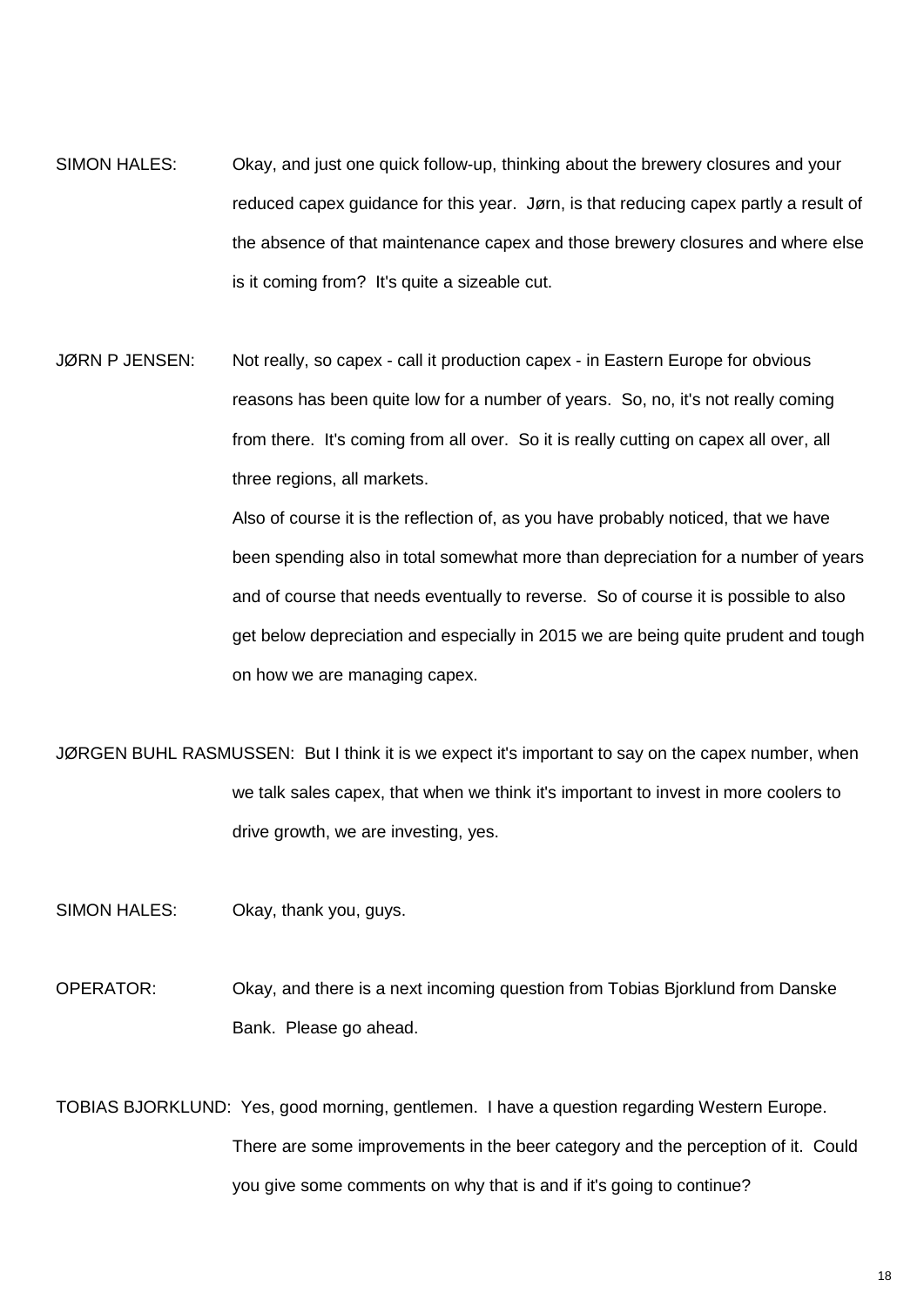The second question is about the volume decline. You say volume is going to be down in Russia for 2015 and could you give some indication of how much? Is it mid-single digit or where are we? Also, the price/mix, if you could give some more details on that?

The last question. You were talking about sales and marketing as a percentage of sales should be higher and I wonder where that comes from. Is it Russia and the change in legislation that pushes for higher marketing or is it elsewhere? Thank you.

JØRGEN BUHL RASMUSSEN: Thanks, Tobias. On the beer categories - and I believe we made reference to it also in the release - first of all, specialty craft beer has certainly engaged more people into the beer category. That's a positive driver. I think we are also all in the industry getting better at telling stories around beer. Innovation. We are all coming with more innovation into the beer category. That's also helping. So we see a number of drivers for why the beer category trend is getting a little more healthy and in some markets in fact we start seeing positive penetration where wine now starts facing negative penetration. So early positive signs, but not a significant change. That's also why we are saying slight improvement, not a big change.

> On volume development in Russia, also based on many of our investors have told us again and again, "Stop guiding on volume development in Russia. It's more important to understand value developments". That's why we are not guiding on volume the same, but saying the category will grow in value, of course partly driven by price and mix and probably some negative volume. But we don't want to be specific on volume apart from saying we expect and will see a growing category in 2015 for beer in terms of value development.

On price/mix, Russia I guess the question was about. We are trying to balance making sure we aim for making beer a little more affordable again, but also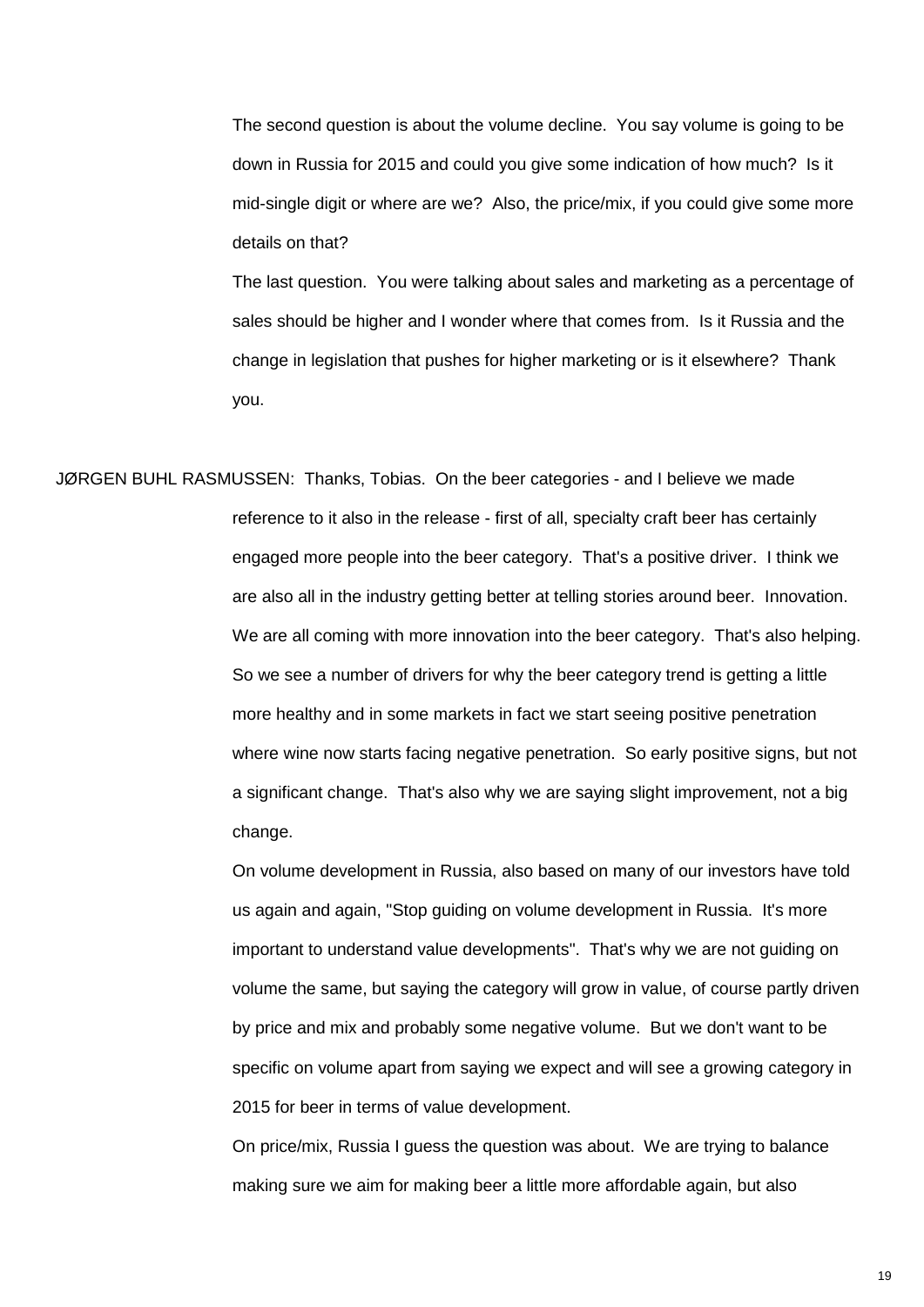recognising we will have a high CPI and food inflation. That's how we are going to balance pricing in our pricing plans for 2015.

Sales and marketing we say is slightly up as a percent of net sales. That's really across regions, but again with very focused priorities, so it's not in every country and every brand. It's where we see most opportunities but it's not in one region only or in one specific market only. It's across.

TOBIAS BJORKLUND: Okay, thank you.

- OPERATOR: Okay, and the next question comes from Ian Shackleton from Nomura. Please go ahead.
- IAN SHACKLETON: Yes, morning, gents. Two questions around free cash. I wonder if you could give us an idea of the cash impact from special items in FY 2015 and how material that would be. In the medium term, how should we think about use of free cash? You got to the 25% pay-out ratio dividend. Does that go up further or do we start to think about buybacks?
- JØRN P JENSEN: Ian, if we take the last question first, as you know, the dividend policy is at least 25%. Now we are at 25% and, if that is to be changed or increased, that decision we and the Board will take in a year's time. So there is nothing new on return of cash apart from this: that we are now in line with our dividend policy. On free cash and special items effect in 2015, then there's nothing at the moment that is suggesting that that should be very different from what you have seen in the last few years at this point in time.
- IAN SHACKLETON: Just to follow up, you are obviously going to be consolidating the Chongqing Eastern Assets in FY 2015. How material will that be on the P&L?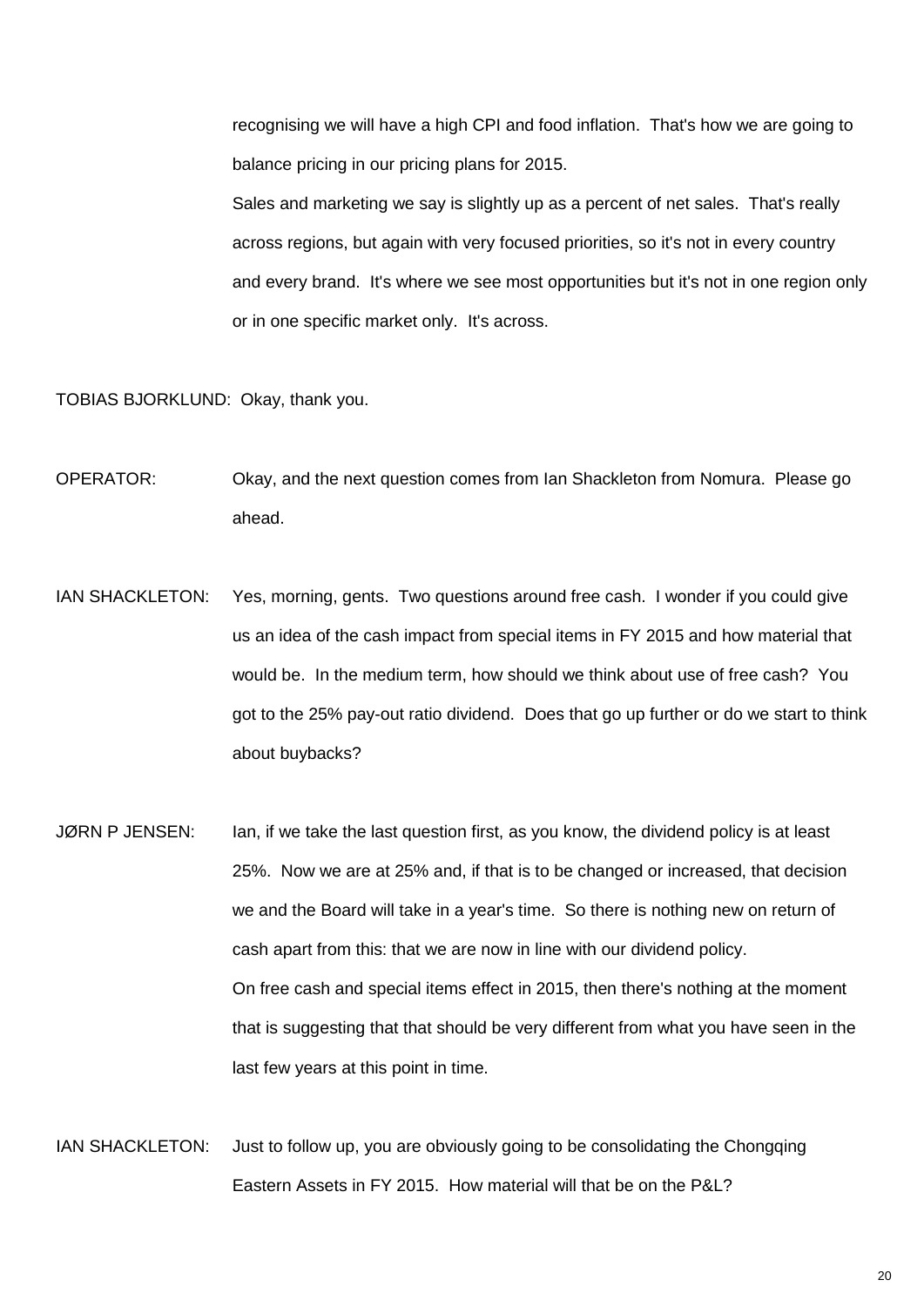JØRN P JENSEN: It's going to be, in the bigger scheme of things, a small, small drag.

IAN SHACKLETON: Can you quantify that at all, Jørn?

JØRN P JENSEN: No, we are not quiding on that specifically, as you know. But it is a high double-digit in DKK terms, minus.

IAN SHACKLETON: Okay, thank you. Just going back to my original question, buybacks, is that something that is possible then in a year or so's time?

JØRN P JENSEN: I think the tone in our message today, as I have it, is not suggesting that that is a priority for now.

IAN SHACKLETON: Very good. Thank you.

OPERATOR: The next question comes from Nik Oliver from Merrill Lynch. Please go ahead.

NIK OLIVER: Hey, good morning. Just coming back to the question about the comment on the rapid channel shifts in Russia, could you just talk through that in a little more detail? Is that macro-related or is that just an ongoing change in structure in the industry that we expect to continue? I guess if that keeps going forward, we should see the discount segment continue to lose share towards premium in the market, which should help your mix going forward. Is that the right way to think about it?

JØRGEN BUHL RASMUSSEN: I think it's partly macro-driven. It's of course also driven by more and more chains opening up, but also driven by the fact that we had in our category a kiosk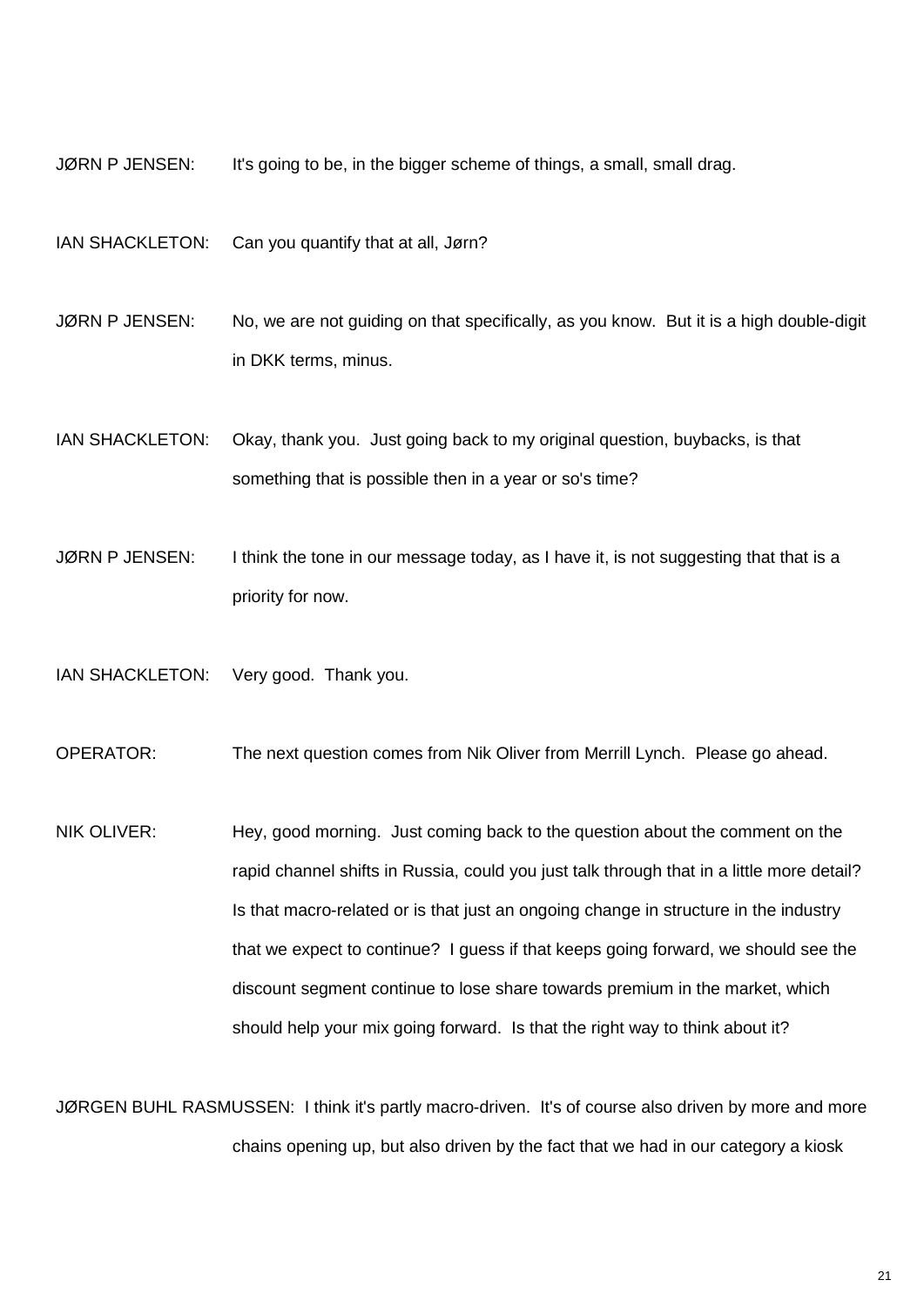closure happening in 2013. That took out a number of stores in traditional trade. So I would say those will be the key drivers behind it.

The beer category is still dominated by traditional trade. So modern trade is probably getting close to 35% now of the total beer market. Then you can add a little less than 10% for on-trade and more than 50% still being traditional trade. On the mix question, keep in mind, mix is more positive in modern trade than traditional trade, so you have a better mix on average in modern trade than traditional trade. I hope that answers your questions.

- NIK OLIVER: Yes, that's great. Thank you.
- OPERATOR: Okay, and we have a next question coming in from Søren Samsøe from SEB. Please go ahead.

SØREN SAMSØE: A follow-up question on the capex question. This new level of around DKK 4 billion, how many years do you see that to be sustainable? That's first question. Then secondly, if you could comment on the market share development in Russia, it was positive in volume. What has the development been in value? Also, maybe in the same discussion, I think you mentioned in your price in the first nine months but what has happened in Q4? How have the dynamics been in the market there? Then finally, you say you'll implement zero-based budgeting, but I was under the

impression that you already had some zero-based budgeting-like programmes running. If you can say how the new programme is different from the older ones? Thank you.

JØRGEN BUHL RASMUSSEN: Yes, I can start with the marketing and price leadership. On market share, first of all, our value share is following volume share development and in general, if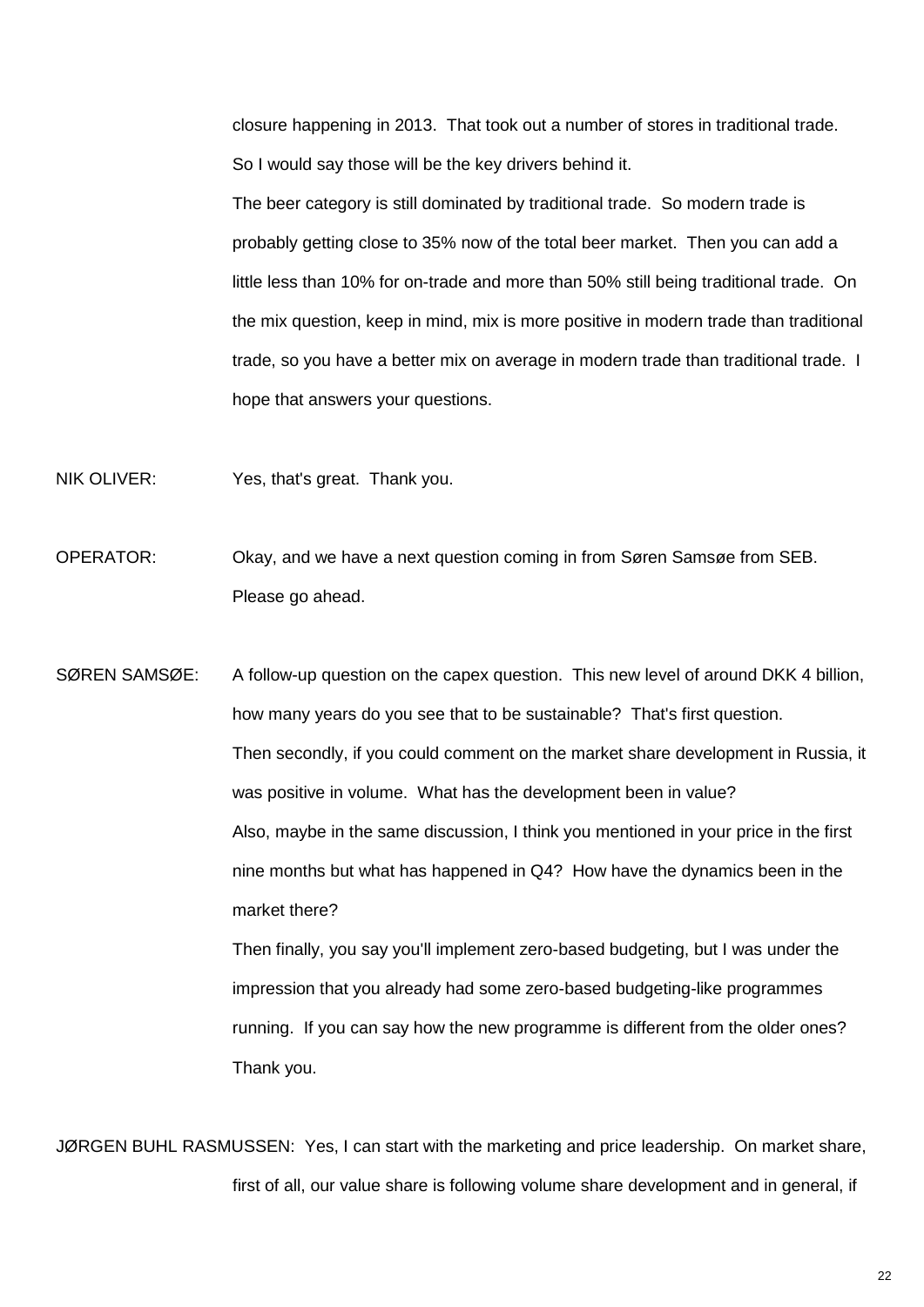you look at the last couple of years, value share has been moving faster than volume share and we are very much at the same level now on value share as volume share. If you take the decrease we have, the 80 basis points for the full year, and bear in mind the downsizing we have talked about on half of our portfolio, so taking some volume out of some our SKUs, it basically mathematically reduces our volume share by 50 basis points. So you can say the real decline is maybe 30 basis points because the 50 basis point decline has no impact on value share development.

Also, based on some of the comments coming up this morning, I just want to clarify when we look at, as an example, Q4 versus Q4 last year, we are up in Q4 2014 versus Q4 2013 and we are more up in modern trade than the development we see in traditional trade, so our performance is better in modern trade than traditional trade.

On price leadership, yes, we did see us leading on price in the early part in particular in modern trade, as we have talked about. I would say in the latter part of the second half, that has not really been the case. I would say there has been pretty much a similar picture across the category.

- JØRN P JENSEN: Søren, on your first question on capex, no doubt also now the introduction throughout the organisation of this return on invested capital programme will definitely help in general on capex for the next many years. As said and as you know, we have been investing above depreciation for a number of years, so we will do our utmost to keep capex at a low, sensible level for a number of years. That is without guiding on 2016 and beyond 2016.
- SØREN SAMSØE: But how does that fit together? You also say you will have a low priority on acquisitions, so you think you can still do expansion in Asia without organic capex and without acquisitions?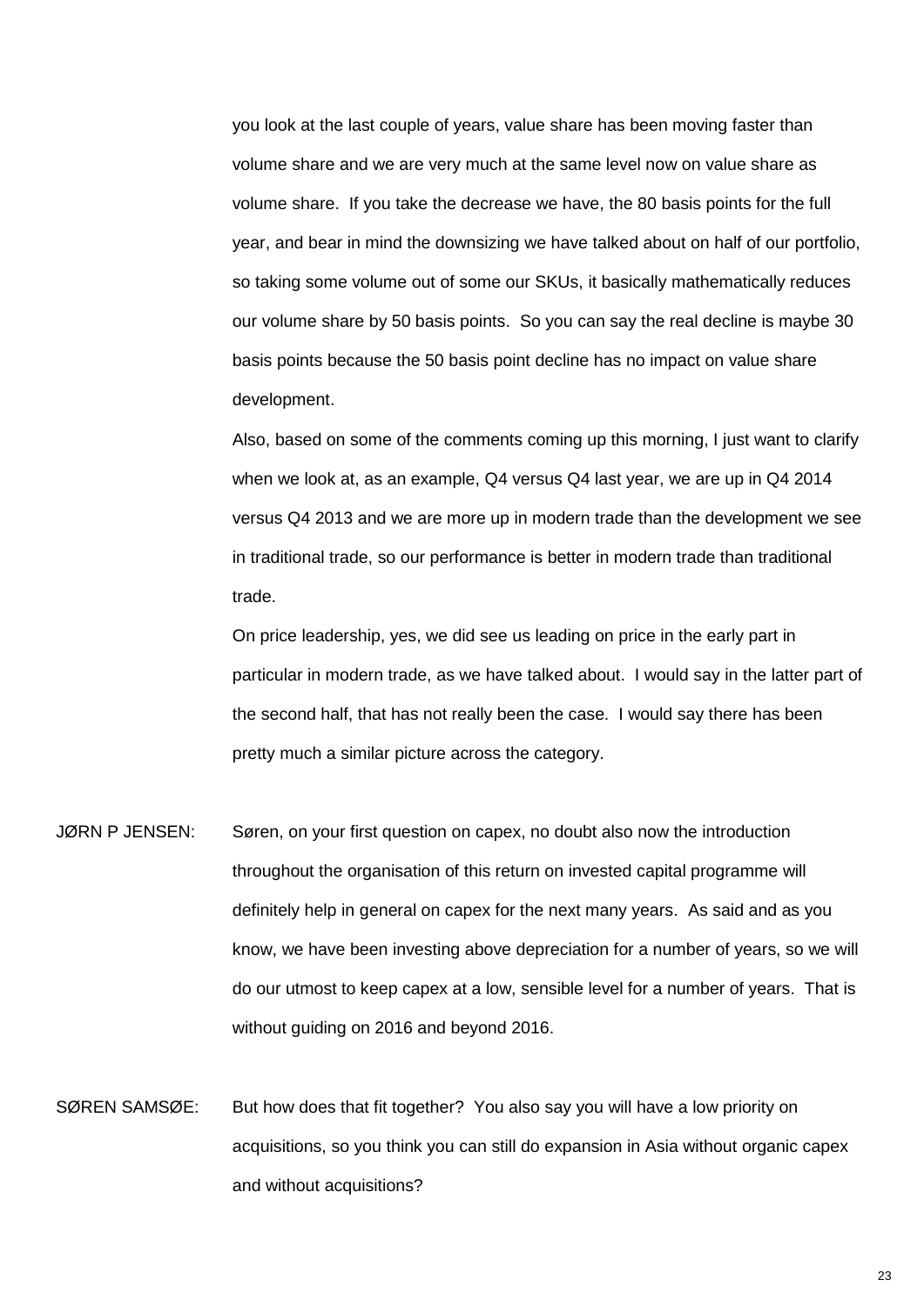JØRN P JENSEN: Yes and no. Of course, if suddenly, for instance, say, the Indian market grows more than we expect, if suddenly it would make sense to do another greenfield in India, of course we will do that. But we definitely think that we can manage for now with the capacity and the capacity expansion plans that are already in our capex also for 2015. So, it's not so that we are not expanding capacity in these numbers in Asia. We actually are doing so.

> When it comes to the last question on zero-based budgeting, no, we have not had a real zero-based budgeting framework throughout the Group until now. We have done it in a more primitive way in a few markets, but it's not been a Group-wide programme. This will also be linked to incentive schemes when implemented probably from 2016. That is not been done before, either, so it is a new way of thinking and budgeting and monitoring and tracking costs. There will be, hopefully, even more cost discipline throughout the organisation. As you have seen in other companies, this tends to work.

- SØREN SAMSØE: Yes, okay. Thank you.
- OPERATOR: We have a next question coming in from Sanjeet Aujla from Credit Suisse. Please go ahead.

SANJEET AUJLA: Yes, hi, guys. Can you just outline what sort of price increases, if any, you've taken in Russia at the start of the year? Then just a clarification on the FX impact. You highlighted a DKK 0.9 billion translation effect. Is that purely related to the ruble or does that include the full currency effect from other markets as well? Thanks.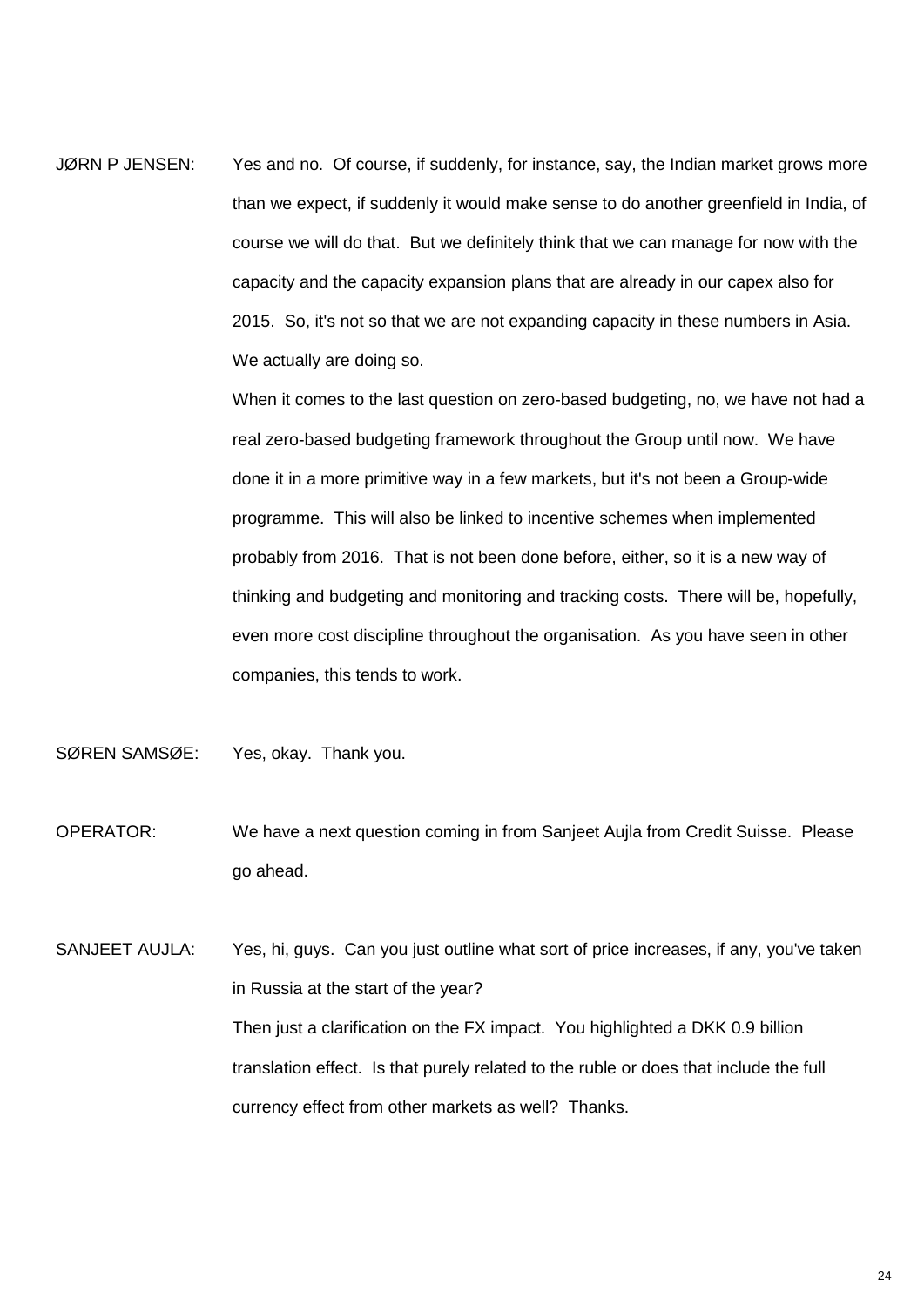JØRN P JENSEN: The DKK 900 million is in principle ruble, but it's also very close to being the sum of everything.

JØRGEN BUHL RASMUSSEN: On the price increase in Russia, as we often do, we take price increases very late in the year before and that's what we also did this time around. We have not yet taken a price increase in Q1.

SANJEET AUJLA: What was the magnitude of the price increase late last year?

JØRGEN BUHL RASMUSSEN: We had, if I remember correctly, two price increases in the last three or four months and that was probably a total of 4 or 5%, if I remember correctly.

SANJEET AUJLA: Thanks.

OPERATOR: The next question on the line comes from Hans Gregersen from Nordea. Please go ahead. Mr Gregersen, your line is open now.

HANS GREGERSEN: Yes, good morning. A follow-up here on FX. You stated that DKK 900 million was basically the target for the full year for everything. Does that imply, for example, that the negative Ukraine is offset, as an example, by the positive impact from Switzerland? Do I understand this correctly? Going to China, could you give a little bit more insight into how the integration is progressing for the overall Chinese acquisitions? What are you doing on an operational level, if you can share a little bit of further insight into that? The third question: you have signalled a further drive on costs. Can you give a little bit more on what, where and when? Thank you.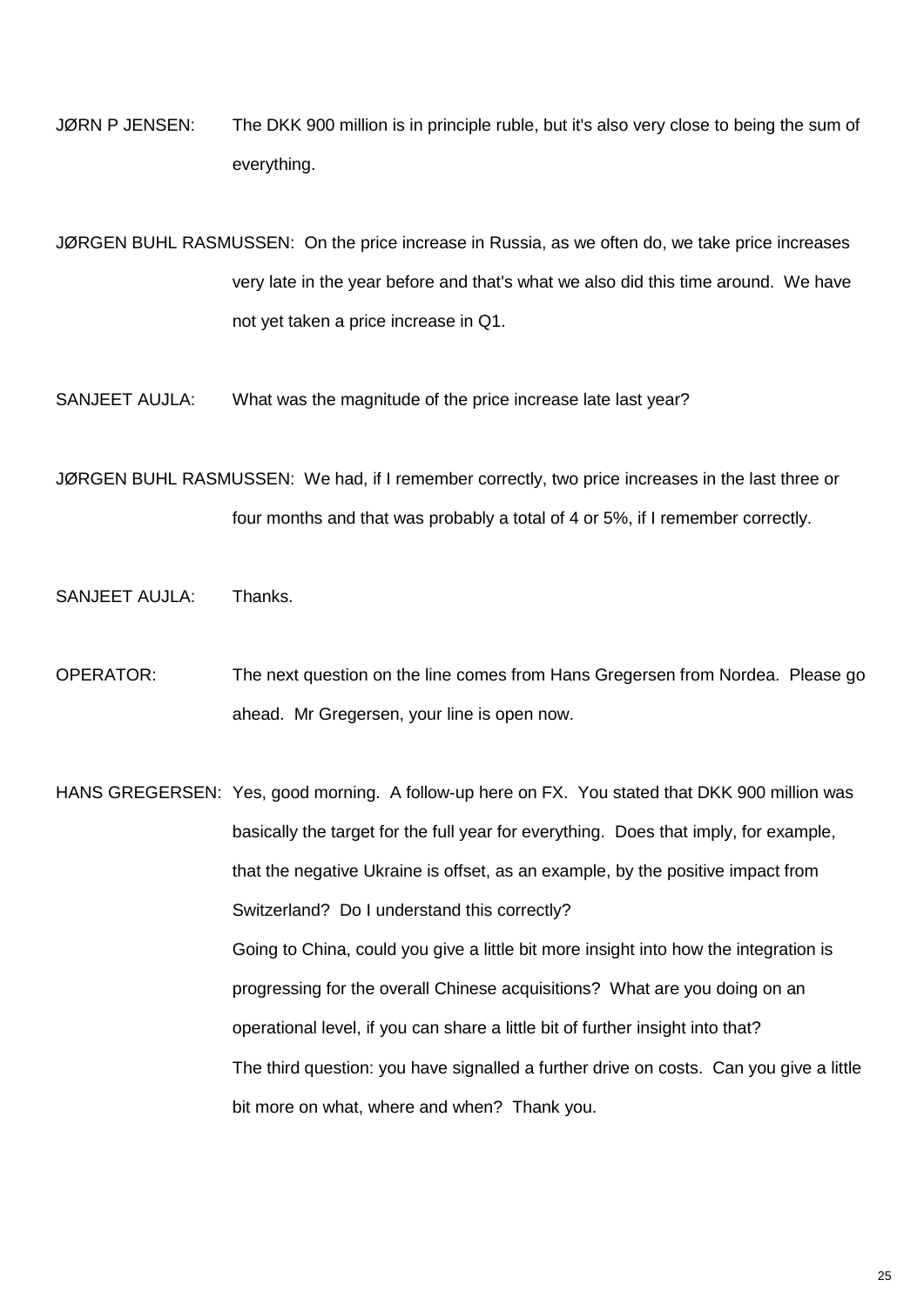JØRN P JENSEN: Hans, the first one, forex and more or less all, yes, that means more or less as per today.

JØRGEN BUHL RASMUSSEN: On China, Hans, what we are referring to - when we are on track on the integration - it's really in every aspect whether we talk about breweries getting it up to Carlsberg standard, back-end systems, front-end. It's about premiumising local power brands using the Brave toolbox, as we call it here, when we work with local power brands out in the Asian region.

> It's about building sales capabilities in the Chongqing organisation where we take it step-by-step but we start in the core regions being in the heart of Chongqing and then we move out to the outer areas.

HANS GREGERSEN: What about cost-cutting in terms of brewery closure and staff sizing?

JØRGEN BUHL RASMUSSEN: It's in progress and is certainly part of our plan and has always been part of our plan.

HANS GREGERSEN: But should we expect any massive information or news from this in 2015?

JØRGEN BUHL RASMUSSEN: As always, we can never be specific when we talk about those kinds of things.

JØRN P JENSEN: Was that an answer to the last question as well, Hans?

HANS GREGERSEN: No.

JØRN P JENSEN: So, on costs, it's not in any specific market or region or function. It is really, as we stated, a Group-wide push in general to improve organisational efficiencies,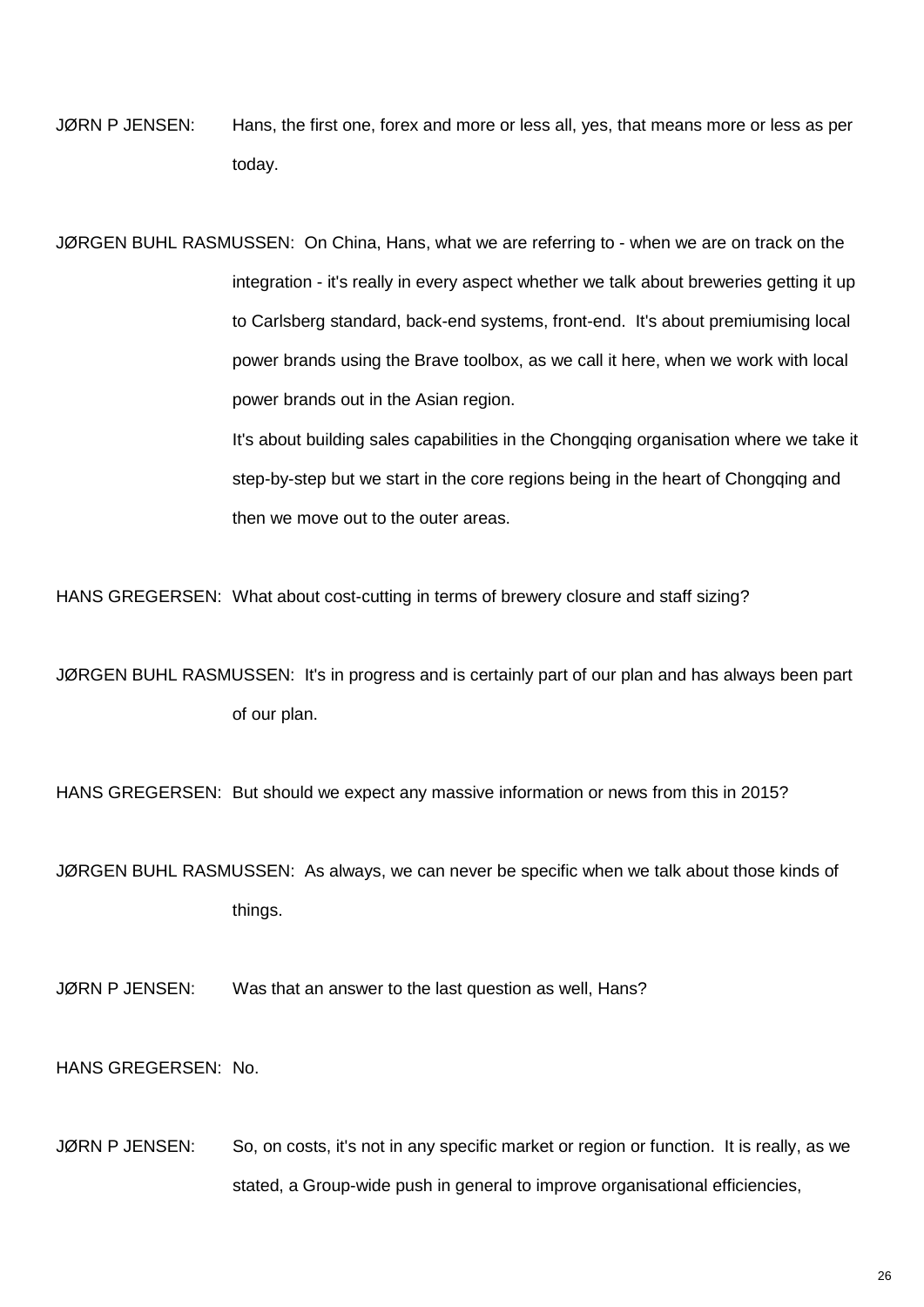simplifying, streamlining, removing duplication in processes and functions, ie it is really all over. When it comes to the zero-based budgeting way of thinking, it is on also all non-FTE-related cost items throughout the Group, market by market, function by function.

HANS GREGERSEN: Driven by zero-based budgeting?

JØRN P JENSEN: Well, you can say that now we are starting it, so it will have a relatively limited - if any - effect in 2015, but it will be definitely fully implemented from next year.

HANS GREGERSEN: Thank you.

- OPERATOR: Okay, and there is a next question in line coming from Andrew Holland from SG. Please go ahead.
- ANDREW HOLLAND: Hi. Just another question on the guidance and just to clarify. The DKK 0.9 billion you specified is the translation impact and you are now saying basically of all FX movements. So on top of that, we've got whatever transaction impact we assume. Is that correct? As I'm looking at Q4 in Eastern Europe and looking at the margin decline of 860 basis points, clearly the impact of a declining business on margin can be pretty negative, so the total impact of the FX transaction and translation is going to be rather more than that DKK 0.9 billion.
- JØRN P JENSEN: I completely agree, Andrew. So, yes, as you said, the number we are guiding on is the translation. The total currency impact is, as you are saying, of course, higher. But the transaction impact is built into the mid- to high-single-digit growth in organic operating profit.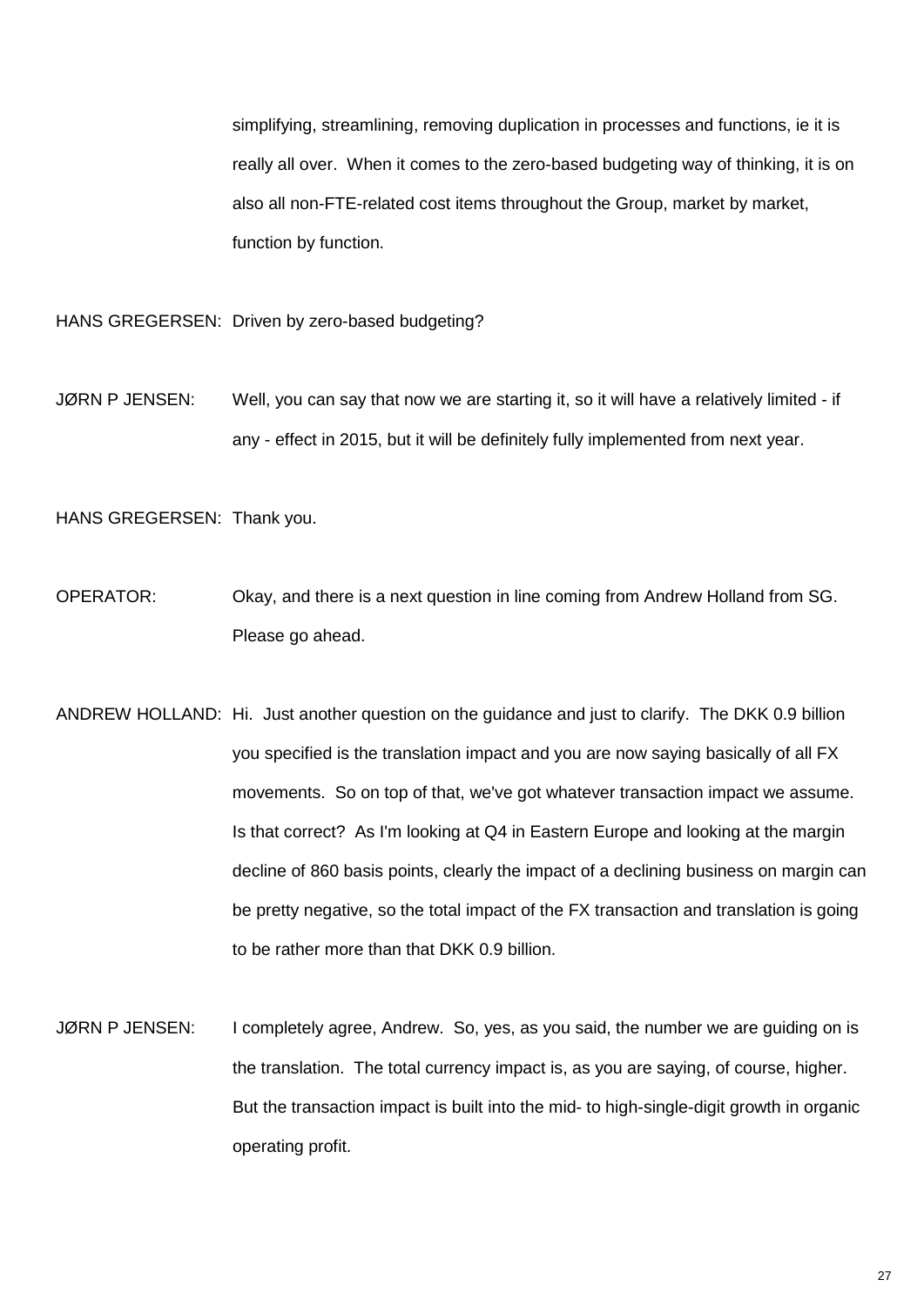- ANDREW HOLLAND: Right, so you think you can do high-single-digit growth in operating profit, including the impact of the ruble on the transaction?
- JØRN P JENSEN: Yes, we think we can do mid- to high-single-digit, including transaction on the ruble and other currency movements, yes.
- ANDREW HOLLAND: Right, okay. Thank you. Just a smaller one on the BSP1 delay. Can you just say what you won't be doing and whether you think that's going to have actually any impact on the P&L?
- JØRN P JENSEN: We think that what we will do will have a positive impact on the P&L for 2015 and that is by basically postponing the smaller markets, where of course the benefits will also be smaller, to later years. On the other hand, we will then spend our resources on ensuring that we get the benefits out of the bigger markets faster than we originally planned. So, net-net, positive for the P&L in 2015.
- ANDREW HOLLAND: Okay, thank you.
- OPERATOR: The next question in line comes from Chris Pitcher from Redburn. Please go ahead.
- CHRIS PITCHER: Good morning. A couple of questions. Can you clarify your comments on M&A becoming a lower priority? Does this preclude you from taking a potential stake in Yanjing, which the press has been talking about, or does it mean you can still take a big stake in Yanjing if available? Then, secondly, could you clarify your comments? In the statement, you say you expect Eastern Europe to be below 20% of operating profit this year, but in the presentation you said you expect Russia to be below 20%. Obviously, if it's Eastern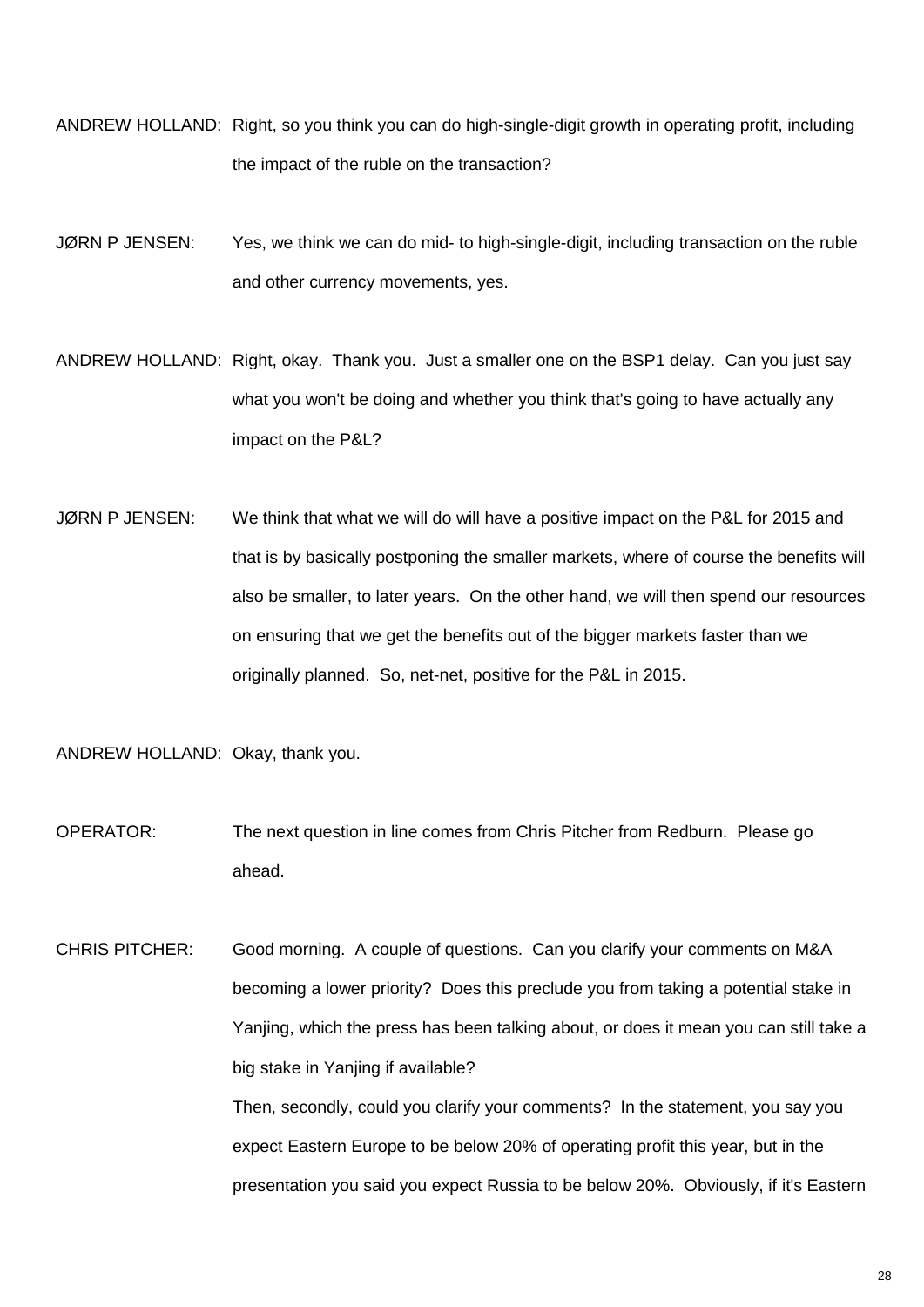Europe below 20%, then Russia is going to be near 15% of the Group. Just clarify on that, please?

JØRGEN BUHL RASMUSSEN: Yes, Chris, maybe I'll take the M&A and then Jørn can take the Eastern Europe question.

> On M&A, when we say it's a low priority, it does mean focus will be on the organic business. It will be on driving cash, improving ROIC, as we talk about in our release.

I don't want to comment specifically on any possible acquisition and not on any specific company. But it will be, as we say, a very low priority in 2015, M&A. But as such, our M&A strategy does not change but, for 2015, certainly a low priority.

- CHRIS PITCHER: Sorry, just clarify. You're saying "a low priority", but if Yanjing were to call up and say, "Would you like to take a 20% stake?", you would still be interested in that or Hanoi Brewing Company? It doesn't mean you are going to deliberately step away from M&A?
- JØRGEN BUHL RASMUSSEN: Chris, as I just said, I can never comment and will never comment on any specific possibility.
- CHRIS PITCHER: Okay.
- JØRN P JENSEN: Chris, you were absolutely correct in assuming that we consider 15% to be less than 20%. So, yes, it will be below 20% both for Eastern Europe and for Russia. The reason why are not being very explicit is of course that now we are talking about it in reported terms and, as we are not guiding on the ruble exchange rate per se, you need to do the calculation yourself. But it is definitely true that Russia will be a bit below 20% in total with the current spot rate.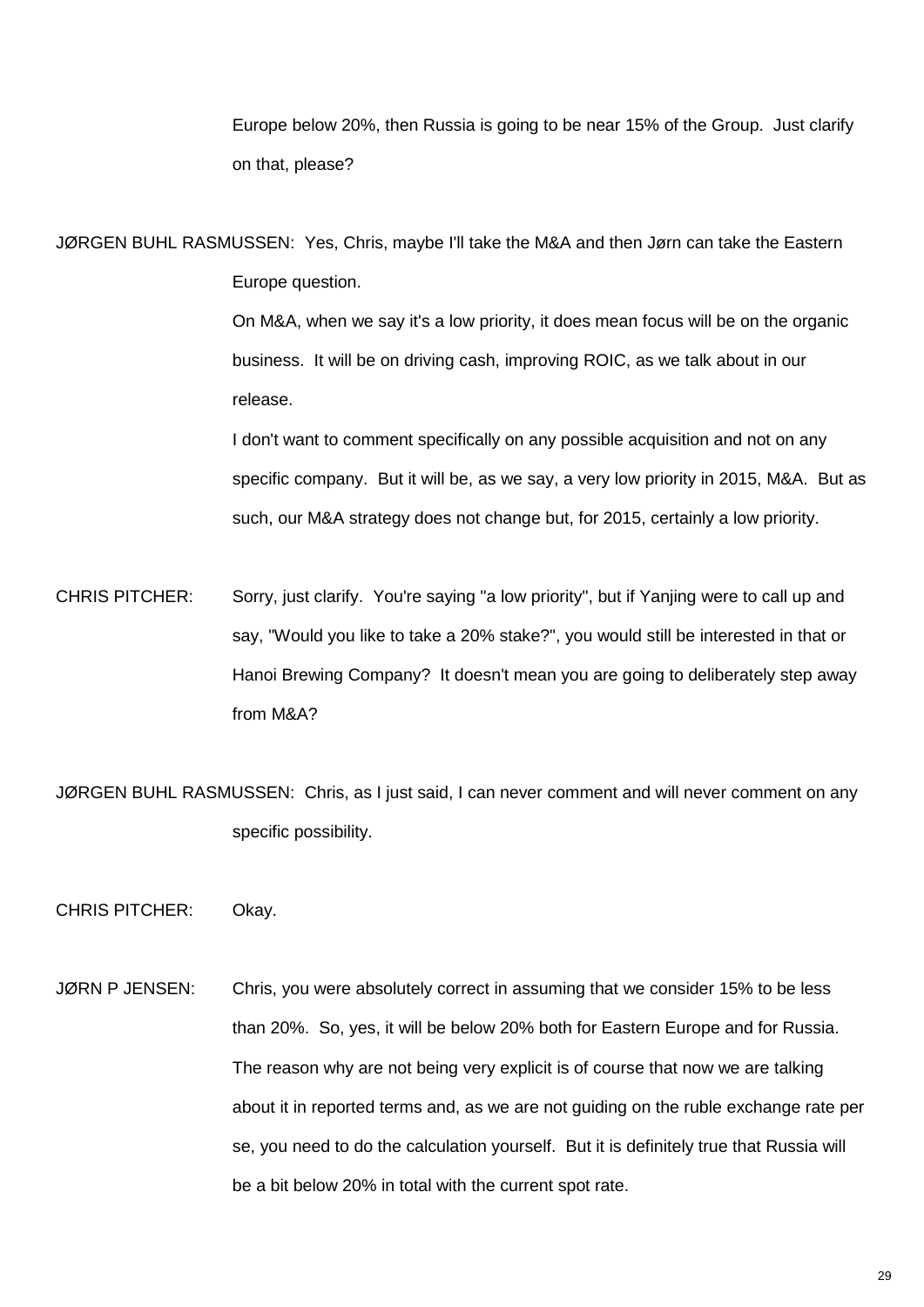## CHRIS PITCHER: Okay. Thank you.

OPERATOR: We have a next question on line coming from Tristan van Strien from Deutsche Bank. Please go ahead.

TRISTAN VAN STRIEN: Hi, good morning. First of all, Jørgen, congratulations and thank you. I look forward to having a beer before you go.

> Three lines of questions, if you don't mind. I didn't quite get the answer on ZBB. My understanding is obviously you've tightened your budgets for FY 2015 already, so I assume the programme will not be implemented until FY 2016. I guess what I want to know is which packages you are first implementing in the ZBB programme and which consultant are you using to help you guide through that process? The second question is: you are quite confident on China in future years and have a strong positive trend. If you can maybe elaborate on what you believe that positive trend would be and what gives you that particular confidence in the face of declining demographics?

> The third bit is: your working capital was impacted by lower excise payments, which I assume are from Russia. Can you just let us know how many average days your accounts payable are around excise and to what extent Russia fits above that? Thanks, guys.

JØRN P JENSEN: The first one on ZBB, we are using well-recognised consultants that have tried this many times before in other well-known companies and it's quite broad when it comes to packages, so it's the different modules, so to speak, within budgeting, tracking, monitoring and so forth. So it is quite broad. That you have also seen in other companies who have done this also not that long ago, so to speak.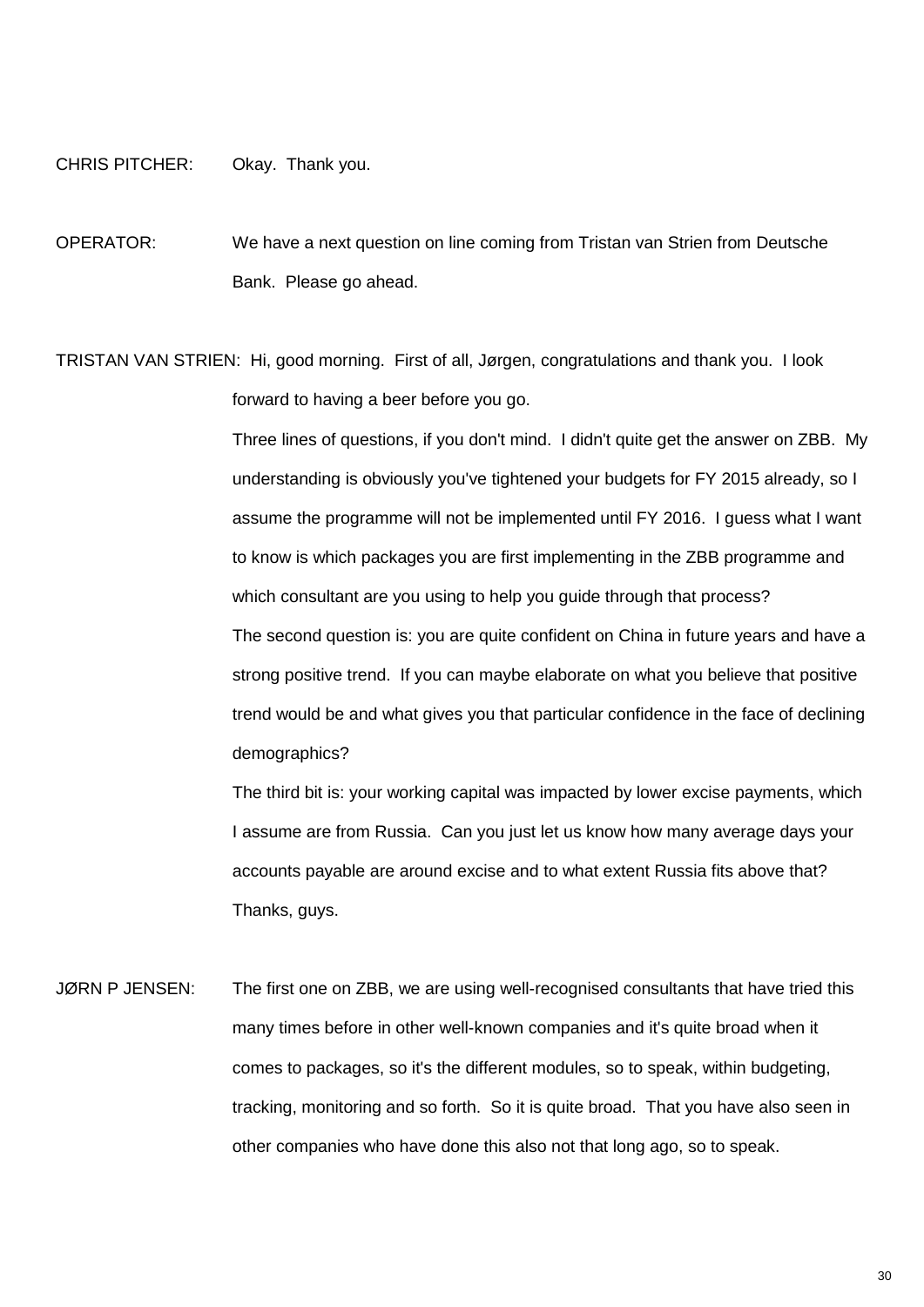When it comes to your last question, I simply don't remember specifically days payable with or without excise duties in Russia, so Peter will have to get back to you on those kinds of things.

JØRGEN BUHL RASMUSSEN: First of all, I look forward to having a beer or two with you. Then secondly, on China, maybe more important would be why we are confident about the development going forward being more positive than what we saw in 2014. The minus 4% in volume development for the total market in China is certainly negatively impacted by some one-off factors, weather being one factor, Xinjiang unrest being another factor, more in our own regions and less, you can say, in the old bit of China.

> The negative impact on the old entertainment sector and restaurant sector based on less entertainment from the government, etc, the biggest impact will be in 2014. You will see less impact year-on-year going forward in that respect. So that's why we are saying going forward we expect the Chinese market to be more like flattish or maybe very low single-digit volume growth, but significantly better when we talk value growth. We tend to see often in China, price/mix overall plus 5, 6, 7 or 8%, so much better in value.

TRISTAN VAN STRIEN: Okay, all right. Thank you very much, guys.

OPERATOR: Okay, and the next question comes from Richard Withagen from Kepler Cheuvreux. Please go ahead.

RICHARD WITHAGEN: Yes, good morning. I have two questions. First of all, coming back on the inventory situation in Russia, you earlier said that you expected around a 1 million shift in 2015. I think that's relatively lower now with the comments you made, but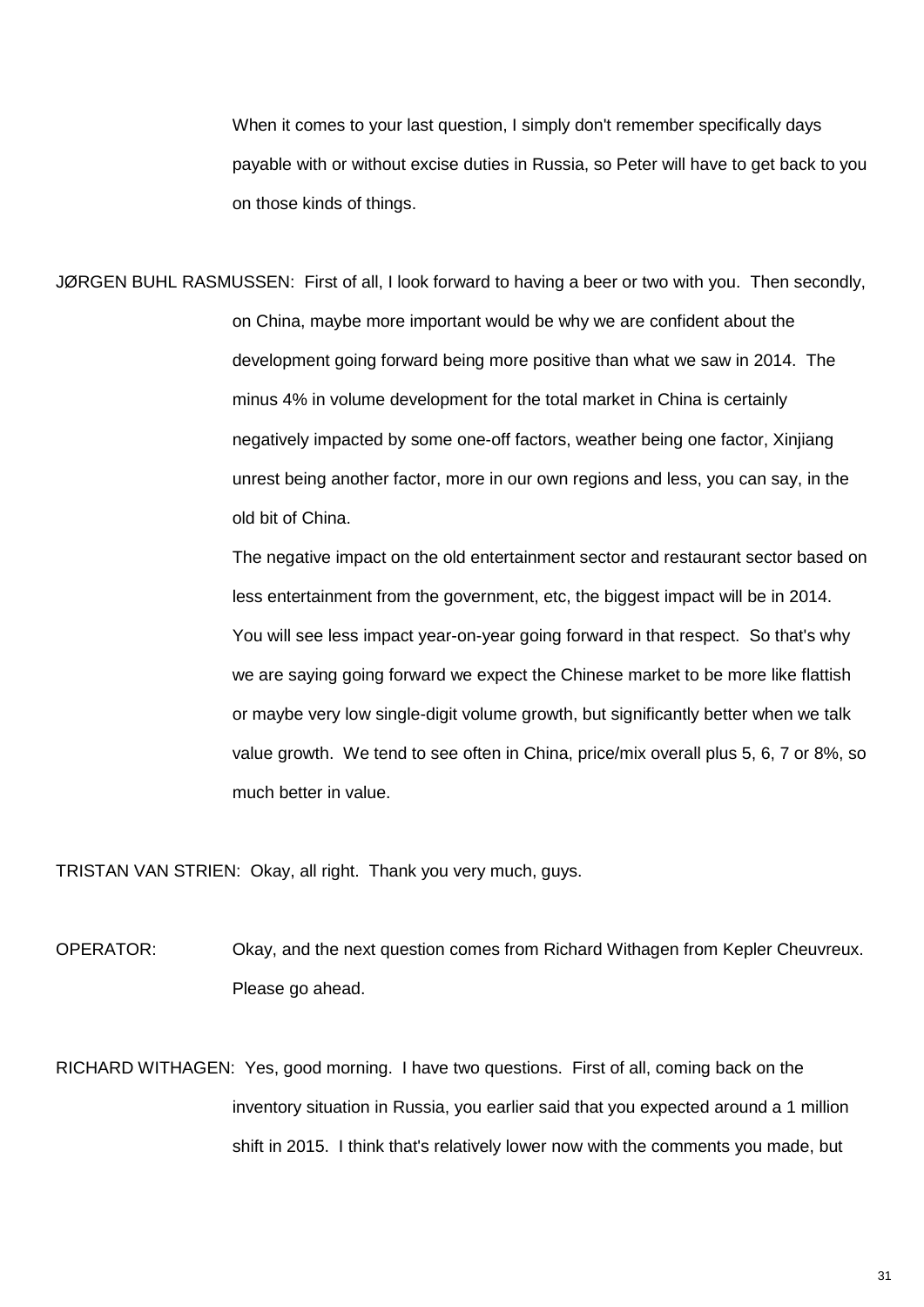can you perhaps quantify that? Do you expect any write-downs for you based on this inventory situation?

Then the second question is on the new CEO. What do you think makes Cees 't Hart especially suitable to become Carlsberg's next CEO?

JØRGEN BUHL RASMUSSEN: On the inventory question, as I said and I want to repeat, it's well below what we came out with last year. When I say "we", it's in distributors and what we estimate being the inventory level in distributors. You are right; the impact for the 2015 will be less than the 1 million we maybe indicated earlier based on what has been happening in terms of channel shift, but I don't want to quantify exactly what that number would be.

> To your second question about the CEO, it's not really for me to make comments on. I think it should be the Chairman or the Board. But take the announcement and see what it's saying in there and then, if you want more information, I think it should be the Board or the Chairman.

JØRN P JENSEN: Maybe just to add to the first part on inventories, we definitely expect somewhat lower write-offs on inventories also as the inventories are coming down in Russia in 2015 versus 2014.

JØRGEN BUHL RASMUSSEN: I don't know if there was a follow-up but, if there is a follow-up, ask. If not, one more question and then we have to close the call, so one more, please.

OPERATOR: Yes. The next question comes from Frans Høyer from Jyske Bank. Please go ahead.

FRANS HØYER: Thank you very much. I go back to Russia and what's happening there in 2015. Could you compare the scale of savings that you see from the brewery closures to